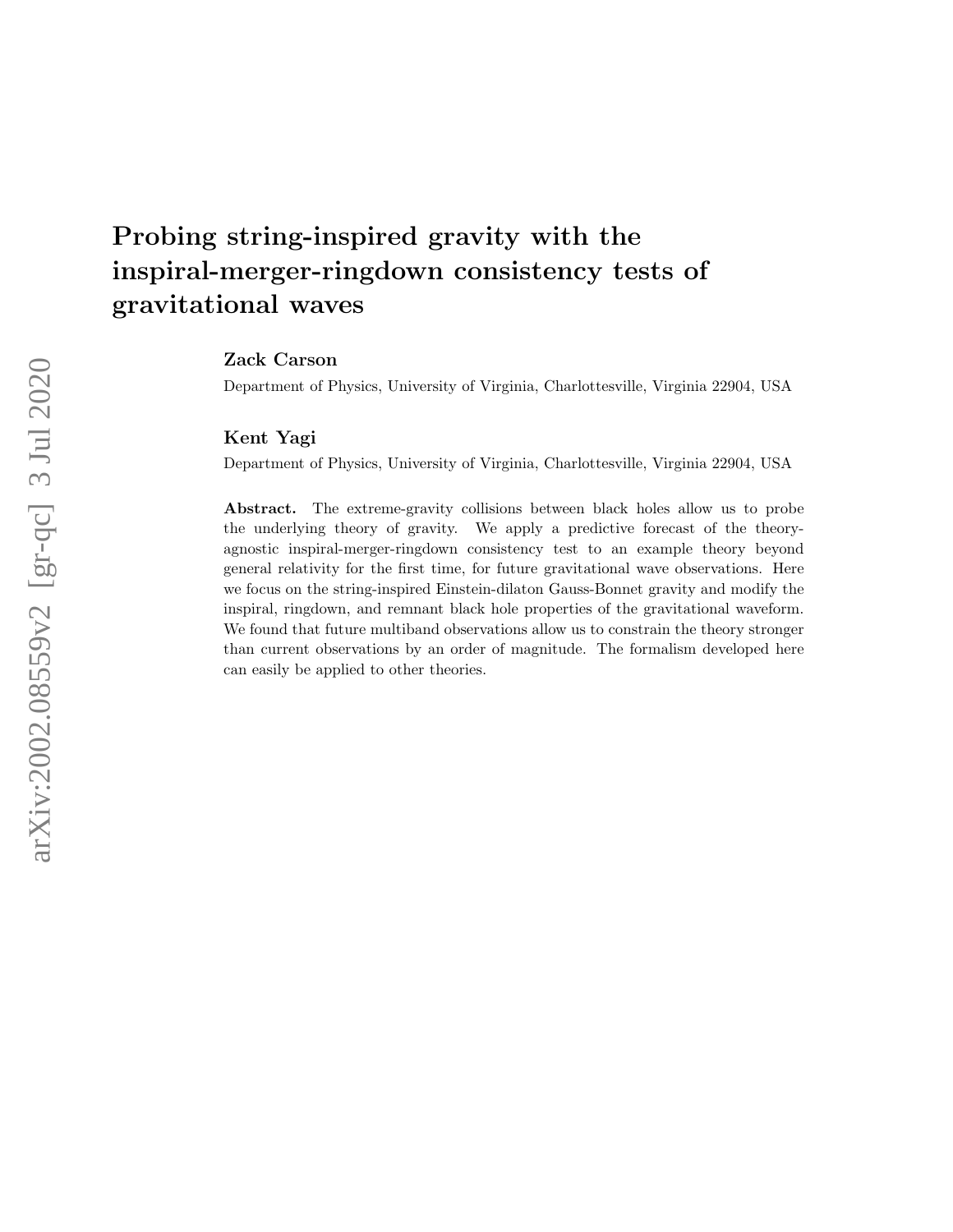## 1. Introduction

The historic observation of gravitational waves (GWs) from the merger of two black holes (BHs) by the LIGO and Virgo Collaborations (LVC) [\[1\]](#page-14-0) has ushered in the birth of a new era of astrophysics, for the first time probing the extreme gravity regime where spacetime is strong, non-linear, and dynamical. GWs such as these carry with them multitudes of information; not only regarding the sources' astrophysical properties, but also about the underlying theory of gravity driving the process. However, this first event, as well as the following 10 [\[2\]](#page-14-1), have failed to detect any significant deviations from the predictions of general relativity (GR) [\[3\]](#page-14-2), the prevailing theory of gravity for the past century  $[4]$ . While the current LVC infrastructure  $[5, 6]$  $[5, 6]$  is a marvel of modern engineering, it may not yet be enough to uncover the elusive traces of a modified theory of gravity. The next generation of GW detectors [\[7,](#page-14-6) [8,](#page-14-7) [9,](#page-14-8) [10,](#page-14-9) [11,](#page-14-10) [12,](#page-15-0) [13\]](#page-15-1), on the other hand, promise improvements on the order of 100 times the sensitivity, as well as new sensitivity in the mHz regime. Will this be enough to pull back the curtain on the hidden theories of gravity running the show?

Throughout the last century, countless tests and observations of GR have been performed [\[14,](#page-15-2) [15,](#page-15-3) [16,](#page-15-4) [17,](#page-15-5) [18,](#page-15-6) [19,](#page-15-7) [20,](#page-15-8) [21,](#page-15-9) [22,](#page-15-10) [3,](#page-14-2) [23\]](#page-15-11), all finding agreement with Einstein's theory in a variety of environments. However, even with such success, GR still needs to be tested. While it explains a majority of our observations, there yet remain several unanswered questions which could be explained by new theories of gravity. For example, "dark energy" and the accelerated expansion of the universe [\[24,](#page-15-12) [25,](#page-15-13) [26,](#page-15-14) [27\]](#page-15-15), "dark matter"  $\ddagger$ , and more  $\begin{bmatrix} 31, 28, 27, 26, 30, 24 \end{bmatrix}$  $\begin{bmatrix} 31, 28, 27, 26, 30, 24 \end{bmatrix}$  $\begin{bmatrix} 31, 28, 27, 26, 30, 24 \end{bmatrix}$  $\begin{bmatrix} 31, 28, 27, 26, 30, 24 \end{bmatrix}$  $\begin{bmatrix} 31, 28, 27, 26, 30, 24 \end{bmatrix}$  $\begin{bmatrix} 31, 28, 27, 26, 30, 24 \end{bmatrix}$  $\begin{bmatrix} 31, 28, 27, 26, 30, 24 \end{bmatrix}$  $\begin{bmatrix} 31, 28, 27, 26, 30, 24 \end{bmatrix}$  $\begin{bmatrix} 31, 28, 27, 26, 30, 24 \end{bmatrix}$  all remain open to this day. To date, a plethora of modified theories of gravity have been proposed to explain some of the open questions listed above.

A particularly interesting and well-studied class of theories involves the addition of a massless scalar field, known as scalar-tensor theories (STTs). Specifically, we here focus on Einstein-dilaton Gauss-Bonnet (EdGB) gravity motivated from string theory, where the dilaton scalar field couples linearly to a quadratic curvature term in the action [\[32,](#page-15-19) [33,](#page-15-20) [34\]](#page-15-21). Such a coupling allows for the scalarization of BHs [\[35,](#page-15-22) [36,](#page-15-23) [37,](#page-15-24) [38,](#page-15-25) [39\]](#page-15-26), giving rise to a "fifth" force interaction between two such objects, along with scalar dipole radiation which increases the rate of inspiral in a binary [\[37\]](#page-15-24).

In this article, we forecast current and future constraints on the EdGB theory of gravity from proposed GW observations by testing the consistency between the expected inspiral and merger-ringdown signals [\[40,](#page-15-27) [41,](#page-15-28) [3,](#page-14-2) [42\]](#page-15-29). We consider EdGB corrections to not only the inspiral properties of a binary BH coalescence [\[37\]](#page-15-24), but also to the characteristic quasinormal modes (QNMs) [\[43\]](#page-15-30) and final properties of the post-merger BH [\[44\]](#page-15-31). To the best of our knowledge, the IMR consistency test has been put into context for an example modified theory of gravity for the first time,

<span id="page-1-0"></span><sup>‡</sup> Galactic rotation curves as well as other observations can be well explained by dark matter particle models, as well as certain modified theories of gravity [\[28,](#page-15-17) [29,](#page-15-32) [30,](#page-15-18) [31,](#page-15-16) [27\]](#page-15-15) , although the former typically gives stronger agreement with various observations.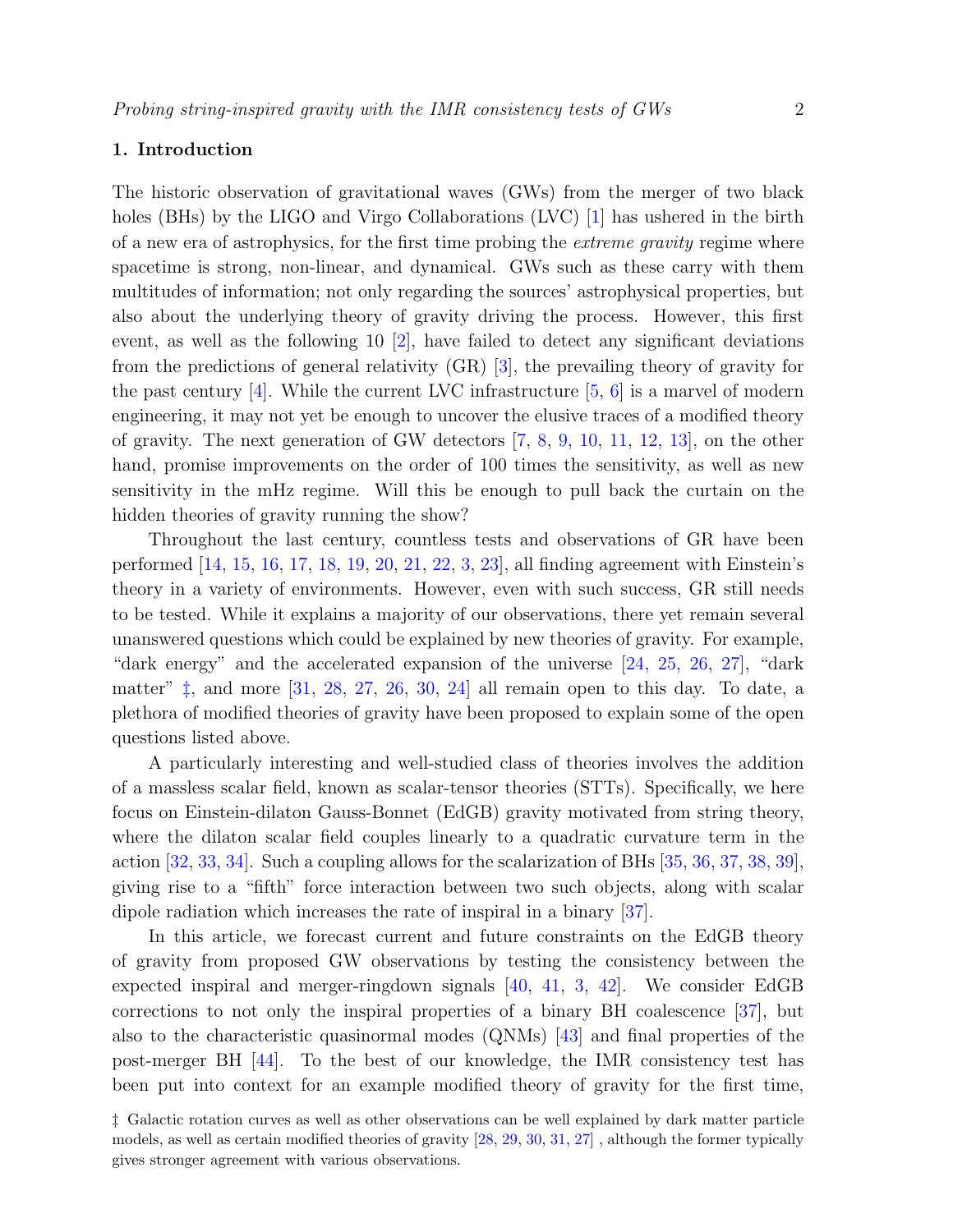and can indeed be applied to other alternative theories of gravity, given the required ingredients. See upcoming work by the same authors  $\left[45\right]$  for a similar analysis in the general, parameterized non-Kerr spacetimes. Additionally, see another similar work by the same authors [\[46\]](#page-15-34) for a more thorough description of the analysis outlined in this article.

While the present analysis is not entirely robust, it is presented as a new alternative route to obtain order-of-magnitude estimates (or better in most scenarios) without the significant time concerns required with full numerical relativity (NR) solutions, which do not yet exist for most alternative theories of gravity[§](#page-2-0). In particular, in the following analysis we only consider the leading-order post-Newtonian corrections to the waveform, we utilize a predictive Fisher analysis, we assume the QNMs are isospectral as they are in GR, and we neglect merger corrections to the merger-ringdown and only include the QNM ringdown corrections. Such approximations lead the analysis to being less-robust, however it offers a new method to forecast estimated constraints on any given modified theory of gravity by taking into account additional pieces of information available to make the gravitational waveform closer to completion with a minimal degree of effort and computational time.

## <span id="page-2-3"></span>2. Parameter Estimation

In this section, we discuss the Fisher analysis [\[47,](#page-15-35) [48,](#page-15-36) [49,](#page-15-37) [50\]](#page-15-38) techniques utilized in the main analysis to compute statistical and systematic uncertainties on template parameters  $\theta^a$ . For loud enough events [\[51,](#page-16-0) [52\]](#page-16-1), a Fisher analysis approximation may be reliably used, yet is more computationally expensive. For loud enough events, the two have been shown to agree well. to estimate the likelihood function to provide approximate errors on recovered best-fit parameters  $\theta^a$  from a given GW signal, with root-mean-square prior errors  $\sigma_{\theta^a}^{(0)}$  $\theta_{\theta^a}^{(0)}$ , and a waveform template h. We follow [\[54,](#page-16-2) [47,](#page-15-35) [48\]](#page-15-36) and assume knowledge of Gaussian prior probability distributions[¶](#page-2-2).

The statistical root-mean-square errors on parameters  $\theta^a$  can be found to be

$$
\Delta\theta^a = \sqrt{\tilde{\Gamma}_{ii}^{-1}},\tag{1}
$$

where  $\tilde{\Gamma}$  is the effective Fisher matrix  $\tilde{\Gamma}_{ij} = \Gamma_{ij} + (\sigma_{\theta^a}^{(0)})$  $\theta_{\theta}^{(0)}$ )<sup>-2</sup> $\delta_{ij}$ , and the *Fisher information* matrix can be given by

$$
\Gamma_{ij} \equiv \left(\frac{\partial h}{\partial \theta^i} \middle| \frac{\partial h}{\partial \theta^j}\right). \tag{2}
$$

<span id="page-2-0"></span>§ Additionally, such NR simulations face challenges such as a lack of numerically stable formulations which prevent them from being simulated with currently-known methods.

<span id="page-2-1"></span> $\parallel$  A more comprehensive Bayesian analysis like that used by the LVC in e.g. [\[1,](#page-14-0) [53\]](#page-16-3) can be used to extract the true posterior probability distributions on source parameter

<span id="page-2-2"></span><sup>¶</sup> A Bayesian analysis can utilize more natural prior probability distributions, such as uniform.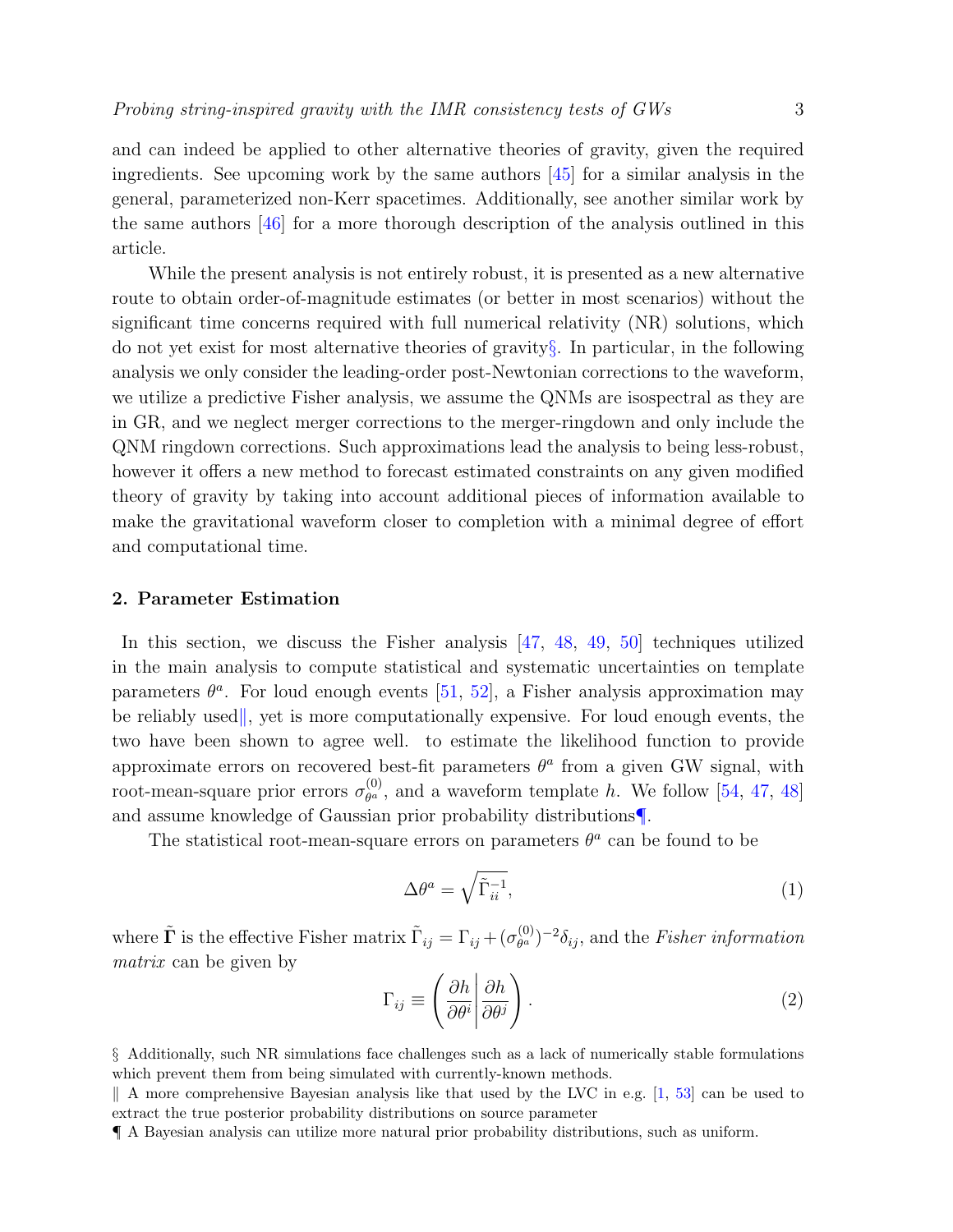| Detector            | Location | $GW150914 f_{low}$ (Hz) | GW150914 $f_{\text{high}}$ (Hz) | GW150914 SNR         | Arm length      | interferometers |
|---------------------|----------|-------------------------|---------------------------------|----------------------|-----------------|-----------------|
| O <sub>2</sub> [57] | Ground   |                         | 400                             |                      | 4 km            |                 |
| CE[8]               | Ground   |                         | 400                             | $3.36 \times 10^{3}$ | $40 \text{ km}$ |                 |
| $LISA$ [10]         | Space    | 0.02                    |                                 | 9.30                 | 2.5 Gm          |                 |

<span id="page-3-0"></span>Table 1. Tabulated information for the ground-based detectors O2 and CE and space-based detector LISA as considered in our analysis. The lower ground-based and upper space-based frequency limits for GW150914-like events correspond to the detector limits  $f_{\text{low-cut}}$  and  $f_{\text{high-cut}}$ , while the upper ground-based and lower spacebased limits correspond to an arbitrary value such that the gravitational wave spectrum is sufficiently small compared to the detector sensitivity, and the GW frequency 4 years prior to merger [\[55\]](#page-16-5). The GW150914 SNR is computed via  $\sqrt{(h|h)}$ .

In the above expression, the notation  $(a|b)$  represents the inner product weighted by the detector noise spectral density  $S_n(f)$ 

$$
(a|b) \equiv 2 \int_{f_{\text{low}}}^{f_{\text{high}}} \frac{\tilde{a}^* \tilde{b} + \tilde{b}^* \tilde{a}}{S_n(f)} df,
$$
\n
$$
(3)
$$

where  $f_{\text{high,low}}$  represent the detector-dependent high and low cutoff frequencies, as are tabulated and described in Table [1,](#page-3-0) taken and adapted from Ref. [\[55\]](#page-16-5). In particular, we consider the ground-based detector aLIGO O2 (we used the fitted noise curve in App. C of [\[56\]](#page-16-6)), third generation detector Cosmic Explorer (CE) [\[8\]](#page-14-7), as well as future space-based detector LISA [\[10\]](#page-14-9), with detector sensitivities displayed in Fig. [1.](#page-4-0) Finally, if one wishes to combine the detections from multiple detectors with Fisher matrices  $\Gamma^{\text{A}}$ and  $\Gamma^B$ , the resulting effective Fisher matrix can be found to be

$$
\tilde{\Gamma}_{ij}^{\text{tot}} = \Gamma_{ij}^{\text{A}} + \Gamma_{ij}^{\text{B}} + \frac{1}{(\sigma_{\theta^a}^{(0)})^2} \delta_{ij}.
$$
\n(4)

Additionally, following the analysis of Ref. [\[49\]](#page-15-37), one can estimate the "theoretical", or systematic errors present in the extraction of template parameters  $\theta^a$  due to mismodeling present in the template waveform. In particular, one can estimate systematic errors on  $\theta^a$  by assuming use of the GR template, while EdGB gravity is in fact the correct theory in nature. The theoretical errors can be computed as

<span id="page-3-1"></span>
$$
\Delta_{\rm th}\theta^a \approx \Sigma^{ab} \left( [\Delta A + i A_{\rm GR} \Delta \Psi] e^{i\Psi_{\rm GR}} \Big| \partial_b \tilde{h}_{\rm GR} \right), \tag{5}
$$

where  $\Sigma^{ab} = (\Gamma^{-1})^{ab}$  is the covariance matrix, a summation over b is implied, and  $\Delta A \equiv A_{\text{GR}} - A_{\text{EdGB}}$  and  $\Delta \Psi \equiv \Psi_{\text{GR}} - \Psi_{\text{EdGB}}$  are the differences between the amplitude and phase in GR and EdGB gravity. We note that the above expression for the systematic errors is most accurate when the difference between the GR and non-GR signals are small. Thus for large enough values of EdGB coupling parameter the above approximation will become less accurate. However, in the main analysis presented here, we impose the small coupling approximation which ensures small magnitudes of  $\sqrt{\alpha_{\text{EdGB}}}$ . The probability distributions in  $(\Delta M_f/\bar{M}_f, \Delta \chi_f/\bar{\chi}_f)$  have included both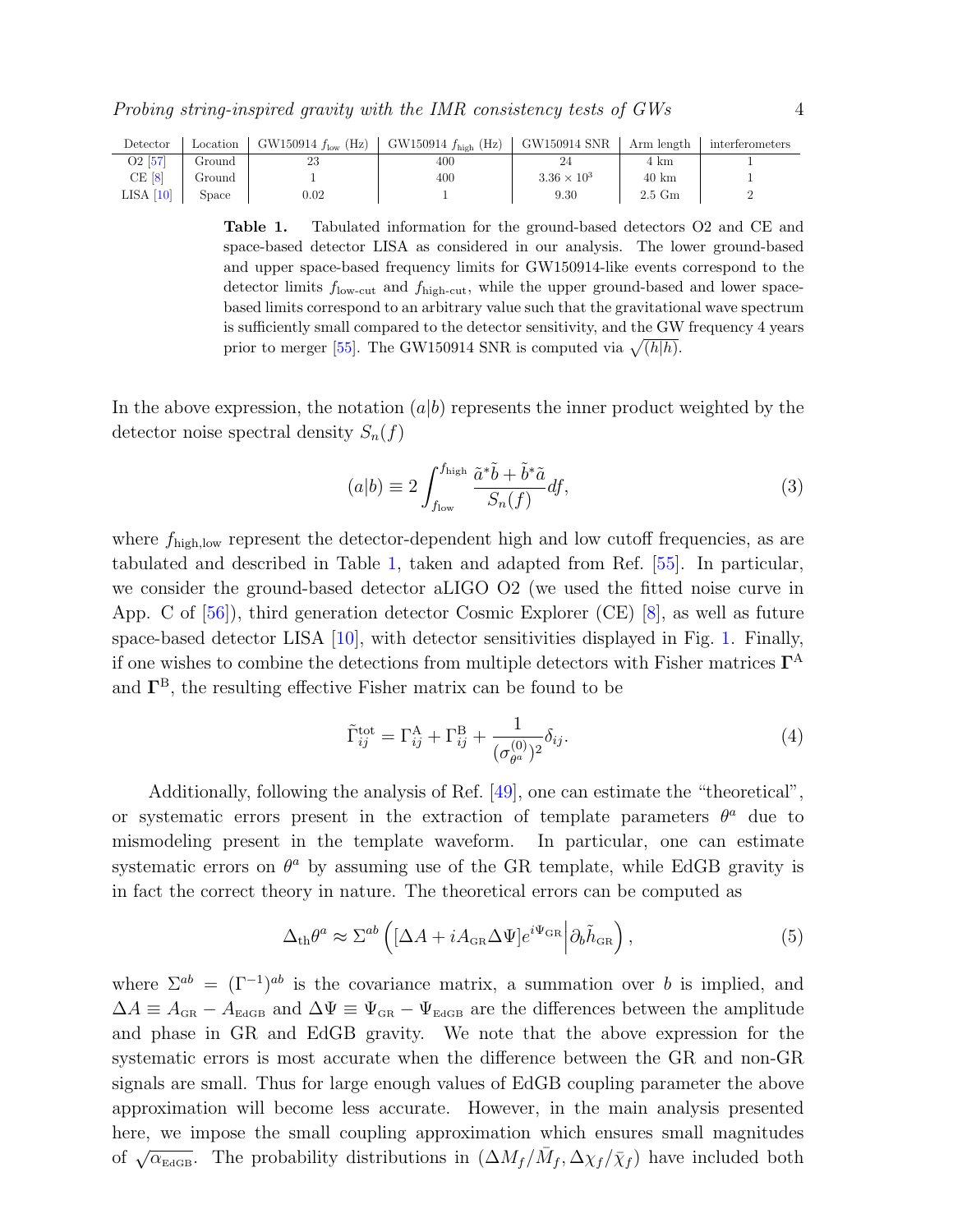

<span id="page-4-0"></span>**Figure 1.** Sensitivities  $\sqrt{S_n(f)}$  of the gravitational-wave interferometers aLIGO O2, CE, and LISA considered in this analysis. We additionally display the characteristic  $\sum_{i=1}^{\infty}$  and EISA considered in this analysis. We additionally display the characteristic amplitudes  $2\sqrt{f}|\tilde{h}(f)|$  for GW events GW150914, and GW170729 with 4 years prior to merger displayed as orange stars.

statistical errors ( $\sqrt{\Sigma_{\rm I,MR}}$ ) which determine their size, and systematic errors ( $\Delta_{\rm th} X_{\rm I,MR}$ ) which determine their offset from the GR predictions.

For the GR waveform, we utilize the non-precessing, sky-averaged *IMRPhenomD* GR waveform presented through the NR fits of Refs. [\[58,](#page-16-7) [59\]](#page-16-8). The IMRPhenomD waveform is typically parameterized in terms of the  $(\mathcal{M}, \eta, \chi_s, \chi_a)$  mass and spin parameters, where  $\chi_{s,a} \equiv (\chi_1 \pm \chi_s)/2$  are the symmetric and anti-symmetric aligned-spin combinations. However, in this investigation we re-parameterize it to instead include  $(M_f, \eta, \chi_s, \chi_f)$ . This is accomplished by computing the expressions  $\mathcal{M}(M_f, \eta, \chi_s, \chi_f, \zeta)$  and  $\chi_a(M_f, \eta, \chi_s, \chi_f, \zeta)$  from Eqs. (12) and (13) from the main text. By re-parameterizing the template waveform like so, we can directly generate multidimensional posterior probability distributions with the final mass and spin  $M_f$  and  $\chi_f$ , relevant in the analysis. The resulting template waveform consists of

$$
\theta^a = (\ln \mathcal{A}, \phi_c, t_c, M_f, \eta, \chi_s, \chi_f, \zeta), \qquad (6)
$$

where  $\mathcal{A} \equiv \frac{\mathcal{M}_z^{5/6}}{\sqrt{30}\pi^{2/3}D_L}$  is a generalized amplitude with redshifted chirp mass  $\mathcal{M}_z \equiv$  $\mathcal{M}(1+z)$  and redshift z,  $D<sub>L</sub>$  is the luminosity distance, and  $\phi<sub>c</sub>$  and  $t<sub>c</sub>$  are the coalescence phase and time. Additionally, we impose Gaussian prior distributions corresponding to  $|\phi_c| \leq \pi$ ,  $|\chi_s| \leq 1$ , and  $|\chi_f| \leq 1$  with 2- $\sigma$  errors. Namely, the priors are imposed by taking the above upper bounds to be twice the standard deviation of a standard Gaussian distribution.

We then model an EdGB waveform by modifying the IMRPhenomD GR waveform in three ways. The first modification is in the inspiral portion, where we add the EdGB leading post-Newtonian correction as in Eq. (2) of the main text. The second modification is in the ringdown portion, where we modify the QNM ringdown and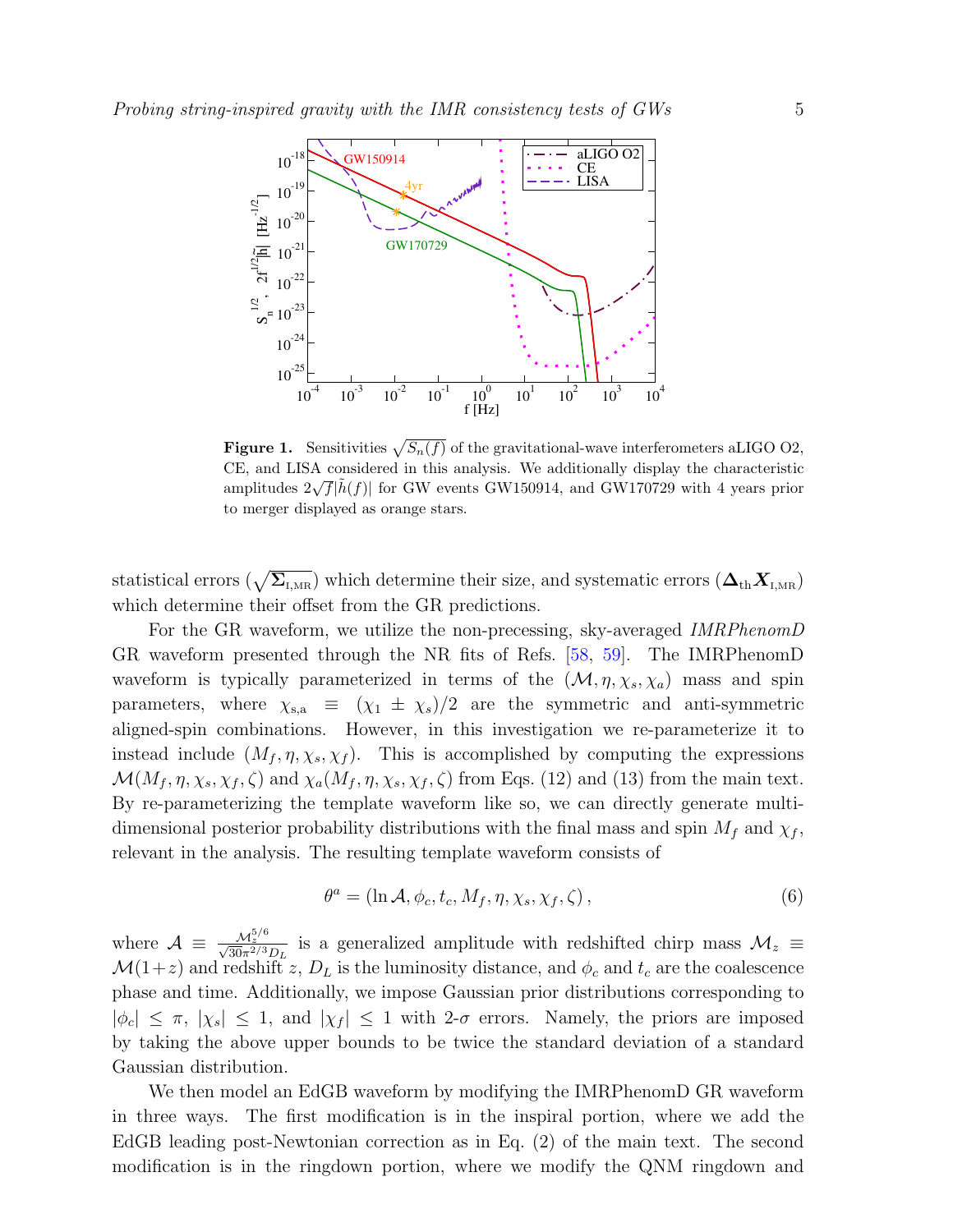damping frequencies as in Eqs. (3) and (4) of the main text. The third modification is in the estimate of the final mass and spin, which is given in Eqs. (12) and (13) of the main text. Finally, we compute the Fisher information matrix using the PhenomD GR waveform to approximate statistical errors on source parameters, and then using Eq.  $(5)$ to estimate the systematic error "shift" one could expect to observe when detecting an EdGB signal described by our simple model.

We utilize fiducial values such that  $\eta$  and  $\chi_s$  correspond to the initial parameters of the GW event in question,  $M_f$  and  $\chi_f$  correspond to those predicted by Eqs. (12) and (13) in the main text, and  $\phi_c = t_c = 0$ . Finally, we allow the fiducial value of  $\zeta$  to vary slowly as we proceed with the IMR consistency test with different magnitudes of EdGB coupling.

### 3. Gravitational waveforms in Einstein-dilaton Gauss-Bonnet gravity

EdGB gravity is an effective field theory in which a string-inspired "dilaton" scalar field  $\varphi$  is coupled to a quadratic curvature term [\[32,](#page-15-19) [33,](#page-15-20) [34\]](#page-15-21) with coupling parameter  $\alpha$ . In particular, we consider the case where the scalar field is coupled linearly with curvature. [\[32\]](#page-15-19). Scalar charges in EdGB gravity only anchor to BHs [\[35,](#page-15-22) [36,](#page-15-23) [37,](#page-15-24) [38,](#page-15-25) [37,](#page-15-24) [60,](#page-16-9) [61,](#page-16-10) 62, and depend on their mass, spin, and  $\alpha$ . For valid constraints on  $\alpha$  to be placed, the small coupling approximation  $\zeta \equiv \frac{16\pi\alpha^2}{M^4} \ll 1$  must be satisfied for binaries with total mass  $M \equiv m_1 + m_2$ . Current constraints on the theory have been found to be  $\sqrt{\alpha}$  < 2 km with GW observations using ppE corrections to the waveform [\[63\]](#page-16-12) and a low-mass X-ray binary [\[64\]](#page-16-13) (see also [\[32,](#page-15-19) [65,](#page-16-14) [66,](#page-16-15) [67\]](#page-16-16)). Let us describe below the various corrections to the gravitational waveform in EdGB gravity.

### 3.1. Inspiral

We begin with the inspiral portion of the waveform, which can be described in a parameterized post-Einsteinian (ppE) form [\[68\]](#page-16-17)

<span id="page-5-0"></span>
$$
\tilde{h}_{\rm pPE} = A_{\rm GR}(f)(1 + \bar{\alpha}u^{-2})e^{i(\Psi_{\rm GR}(f) + \bar{\beta}u^{-7})}.\tag{7}
$$

Here  $A_{\text{GR}}$  and  $\Psi_{\text{GR}}$  are the GR amplitude and phase described by the *IMRPhenomD* waveform [\[59,](#page-16-8) [58\]](#page-16-7),  $u = (\pi \mathcal{M}f)^{1/3}$  is the effective relative velocity of the inspiraling bodies with GW frequency f and chirp mass  $\mathcal{M} \equiv M \eta^{3/5}$  with symmetric mass ratio  $\eta \equiv m_1 m_2 / M^2$ . Further,  $\bar{\alpha}$  ( $\bar{\beta}$ ) characterize the magnitude of the amplitude (phase) corrections given in [\[37,](#page-15-24) [69,](#page-16-18) [70\]](#page-16-19) as

$$
\bar{\alpha} = -\frac{5}{192} \zeta \frac{(m_1^2 \tilde{s}_2 - m_2^2 \tilde{s}_1)^2}{M^4 \eta^{18/5}}, \quad \bar{\beta} = -\frac{5}{7168} \zeta \frac{(m_1^2 \tilde{s}_2 - m_2^2 \tilde{s}_1)^2}{M^4 \eta^{18/5}},
$$
(8)

where  $\tilde{s}_A = 1 - \chi_A^2/4 + \mathcal{O}(\chi_A^4)$  corresponds to the normalized scalar charge of the Ath body, and  $\chi_A \equiv J/M^2$  are the dimensionless BH spin parameters with the angular momentum magnitude J. We note that the following results and waveform corrections are carried out and valid in the small-spin approximation to quadratic order in BH spin for simplicity.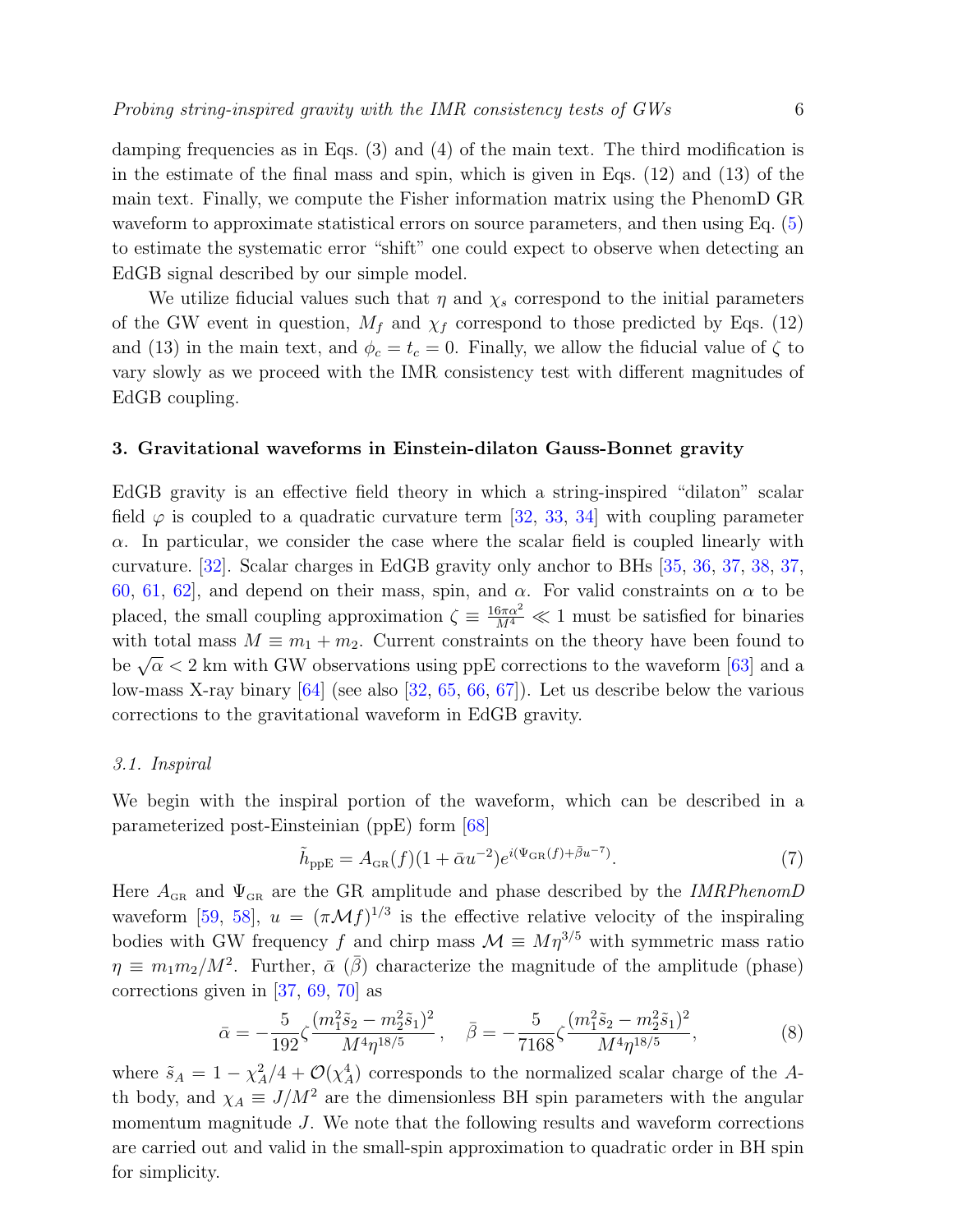### 3.2. Ringdown

We next explain corrections to the ringdown portion of the waveform, which is characterized by the QNM ringdown and damping frequencies [\[71,](#page-16-20) [72\]](#page-16-21). We refer the readers to Ref. [\[73\]](#page-16-22) where similar corrections were made, and constraints with multiple GW events were quantified. See also Refs. [\[74,](#page-16-23) [75\]](#page-16-24) where a general formalism to map ringdown corrections directly to specific theories of gravity was developed. In this article, we consider corrections to the QNM frequencies to first order in the dimensionless coupling constant  $\zeta$  as

$$
f_{\rm RD} = f_{\rm RD,GR} + \zeta f_{\rm RD, \zeta} + \mathcal{O}(\zeta^2),\tag{9}
$$

$$
f_{\rm damp} = f_{\rm damp,GR} + \zeta f_{\rm damp,\zeta} + \mathcal{O}(\zeta^2),\tag{10}
$$

where  $f_{\text{RD,GR}}$  and  $f_{\text{damp,GR}}$  are the GR QNM frequency predictions [\[58,](#page-16-7) [59\]](#page-16-8), while  $f_{\text{RD,C}}$ and  $f_{\text{damp},\zeta}$  are the EdGB corrections. To derive such corrections  $f_{\text{RD},\zeta}$  and  $f_{\text{damp},\zeta}$  to first order in  $\zeta$  and quadratic order in the final spin  $\chi_f$ , we use the results in Ref. [\[43\]](#page-15-30)<sup>[+](#page-6-0)</sup> to compute the complex QNM frequency up to quadratic order in spin  $\chi_f$  of the remnant BH. We take note of Ref. [\[46\]](#page-15-34) by the same authors, where this assumption was tested for accuracy. In particular, it was found that by taking EdGB corrections to the waveform up to  $\mathcal{O}(\chi^4)$  from Ref. [\[73\]](#page-16-22), the resulting Fisher-estimated constraints only varied by ~ 1.5% from the  $\mathcal{O}(\chi^2)$  case, well within the accuracies of this analysis. We consider only the leading,  $\ell = m = 2$  axial QNMs. This is because the spinning components have only been computed for axial modes via null geodesics correspondence[∗](#page-6-1) [\[79\]](#page-16-25). One cannot use this correspondence to the polar modes since such modes are coupled to the scalar field perturbation. However, one expects the spin dependence on the polar mode to be comparable to that on the axial mode as an order of magnitude estimate [\[43\]](#page-15-30). Finally, we find the EdGB corrections to the ringdown and damping frequencies as

<span id="page-6-3"></span><span id="page-6-2"></span>
$$
f_{\text{RD},\zeta} = \frac{a_0(1 + a_1\chi_f + a_2\chi_f^2)}{2\pi M_f} + \mathcal{O}(\chi_f^3),\tag{11}
$$

$$
f_{\text{damp},\zeta} = \frac{b_0(1 + b_1\chi_f + b_2\chi_f^2)}{2\pi M_f} + \mathcal{O}(\chi_f^3),\tag{12}
$$

where  $a_i$  and  $b_i$  are presented in Table [2.](#page-7-0)

### 3.3. Final mass and spin

In addition to the inspiral and ringdown corrections discussed above, we also need to modify the predictions for the remnant BH's mass and spin under EdGB gravity. Similar to the merger-ringdown corrections presented previously, we expand the final mass and

<span id="page-6-0"></span><sup>+</sup> Reference [\[43\]](#page-15-30) follows a slightly different EdGB notation than considered here, beginning with the coupling parameter  $\alpha$  in the action as well as their definition of  $\zeta'$ . The quantities can be mapped to our definitions by letting  $\zeta' \to 4\sqrt{\zeta}$ .

<span id="page-6-1"></span><sup>∗</sup> See Refs. [\[76,](#page-16-26) [77,](#page-16-27) [78\]](#page-16-28) where the null geodesic correspondence was used to estimate corrections for rotating BHs.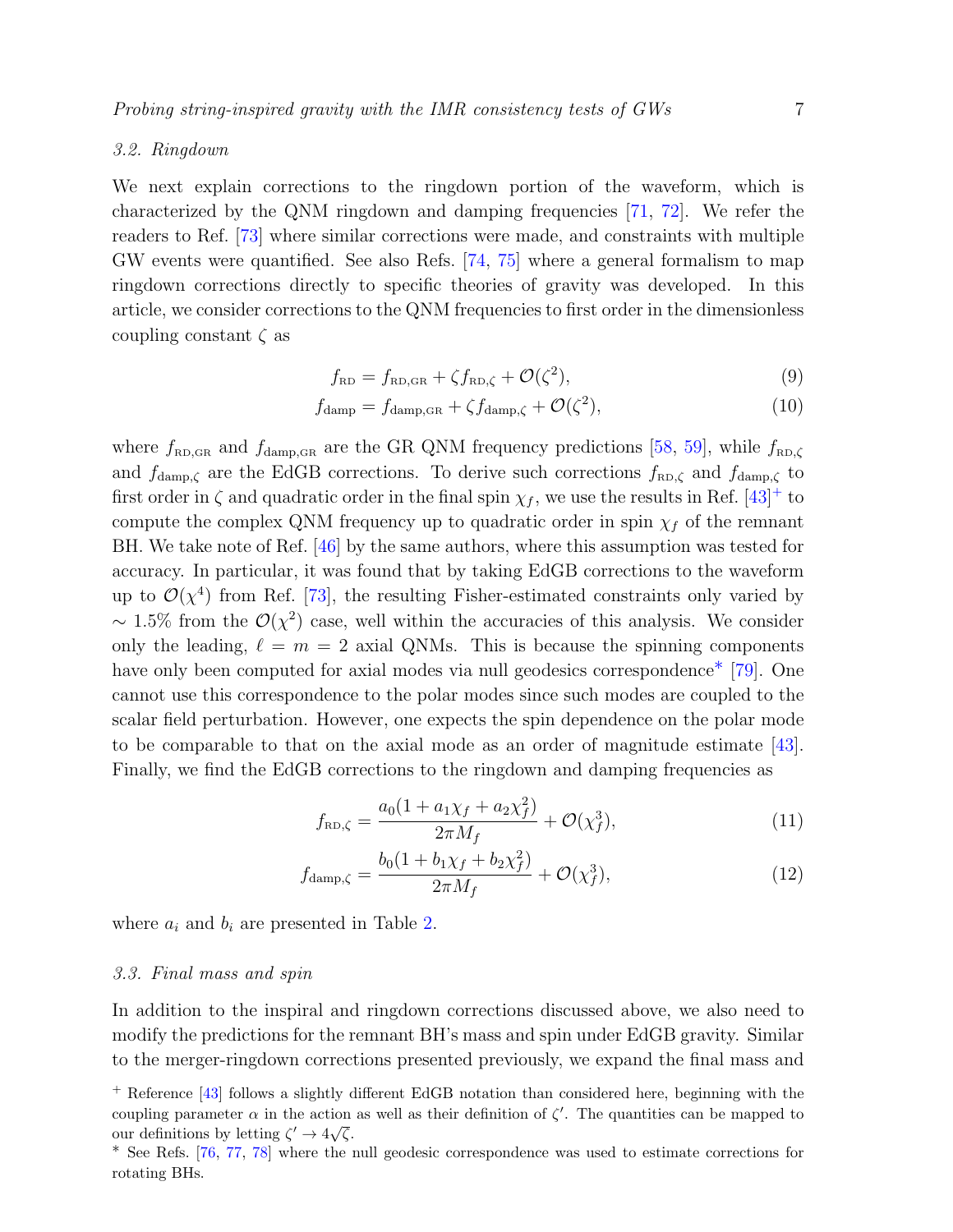| $a_0$                                   | $a_1$                                                                      | a <sub>2</sub>                                                                       |
|-----------------------------------------|----------------------------------------------------------------------------|--------------------------------------------------------------------------------------|
| $-0.1874$                               | $-0.6552$                                                                  | $-0.6385$                                                                            |
| $b_0$                                   | b1                                                                         | $b_2$                                                                                |
| $-0.0622$                               | $-0.1350$                                                                  | $-0.2251$                                                                            |
| $c_0$                                   | $c_1$                                                                      | C9.                                                                                  |
| $43740 - 2233\sqrt{2}\eta^2$<br>262440n | $50659\sqrt{3}\eta^2 - 116640\sqrt{6}$<br>$12(2233\sqrt{2}\eta^2 - 43740)$ | $1361569247\sqrt{2}\eta^2 - 1285956000$<br>$\sqrt{264600(2233\sqrt{2}\eta^2-43740)}$ |
| $d_0$                                   | $d_1$                                                                      | $d_2$                                                                                |
| 13571                                   | $\frac{2}{3}$<br>75371                                                     | 58180627                                                                             |

<span id="page-7-0"></span>**Table 2.** Coefficients  $a_i$   $b_i$ ,  $c_i$ , and  $d_i$  required for the reconstruction of the EdGB corrections to the remnant BH QNM ringdown and damping frequencies  $f_{\text{RD}}$ ,  $f_{\text{damp}}$ , as well as the mass and spin  $M_{f,\zeta}$  and  $\chi_{f,\zeta}$  as found in Eqs. [\(11\)](#page-6-2), [\(12\)](#page-6-3), [\(19\)](#page-8-0) and [\(20\)](#page-8-1) respectively.

spin of the remnant BH to first-order in  $\zeta$  and second-order in  $\chi_f$ . We take  $M_{f,GR}$  and  $\chi_{f,GR}$  to be the GR final mass and spin as presented by the NR fits of Ref. [\[59\]](#page-16-8), while  $M_{f,\zeta}$  and  $\chi_{f,\zeta}$  are the first order EdGB corrections

$$
M_f = M_{f, \text{GR}} + \zeta M_{f, \zeta} + \mathcal{O}(\zeta^2),\tag{13}
$$

$$
\chi_f = \chi_{f, \text{GR}} + \zeta \chi_{f, \zeta} + \mathcal{O}(\zeta^2). \tag{14}
$$

In GR, the final mass and spin of the remnant BH can be estimated roughly from the initial masses  $m_A$  and spins  $\chi_A$  as the total orbital energy and angular momentum of a test particle with mass  $\mu$  orbiting around a BH with mass  $M_f (\sim M)$  and  $\chi_f$  at the innermost stable circular orbit (ISCO) [\[80\]](#page-16-29), or

<span id="page-7-1"></span>
$$
\mu \left[ 1 - E_{\text{orb}}(M_f, \chi_f, r_{\text{ISCO}}) \right] = M - M_f, \tag{15}
$$

$$
\mu L_{\rm orb}(M, \chi_f, r_{\rm ISCO}) = M(M\chi_f - a_s - \delta_m a_a) \tag{16}
$$

Here  $a_{s,a} \equiv (m_1 \chi_1 \pm m_2 \chi_2)/2$ ,  $\mu$  is the reduced mass,  $\delta_m \equiv (m_1 - m_2)/M$  is the weighted mass difference, while  $E_{\text{orb}}$  and  $L_{\text{orb}}$  are the specific orbital energy and orbital angular momentum respectively (can be found in Eqs.  $(63)$ – $(68)$  of [\[44\]](#page-15-31)), and  $r_{\rm ISCO}$  is the location of the ISCO. We assume that the same picture still holds in theories beyond GR [\[23\]](#page-15-11). Additionally, in EdGB gravity there is a scalar interaction energy realized between the orbiting scalarized bodies  $[81]$  which contributes to the radiated mass, so Eq. [\(15\)](#page-7-1) is then modified to

$$
\mu \left[ 1 - E_{\text{orb}}(M_f, \chi_f, r_{\text{ISCO}}) - E_{\text{scalar}}(\mu, M, \chi_f, r_{\text{ISCO}}, \zeta) \right] = M - M_f, \tag{17}
$$

with [\[81\]](#page-16-30)

$$
E_{\text{scalar}}(\mu, M, \chi_f, r_{\text{ISCO}}, \zeta) = \frac{\zeta}{\eta^2} \left( 1 - \frac{\chi_f^2}{4} \right) \frac{M}{r},\tag{18}
$$

corresponding to the specific scalar interaction energy between the particle (with mass  $\mu$ and zero spin) and the central BH (with mass  $M_f$  and spin  $\chi_f$ ). Having these expressions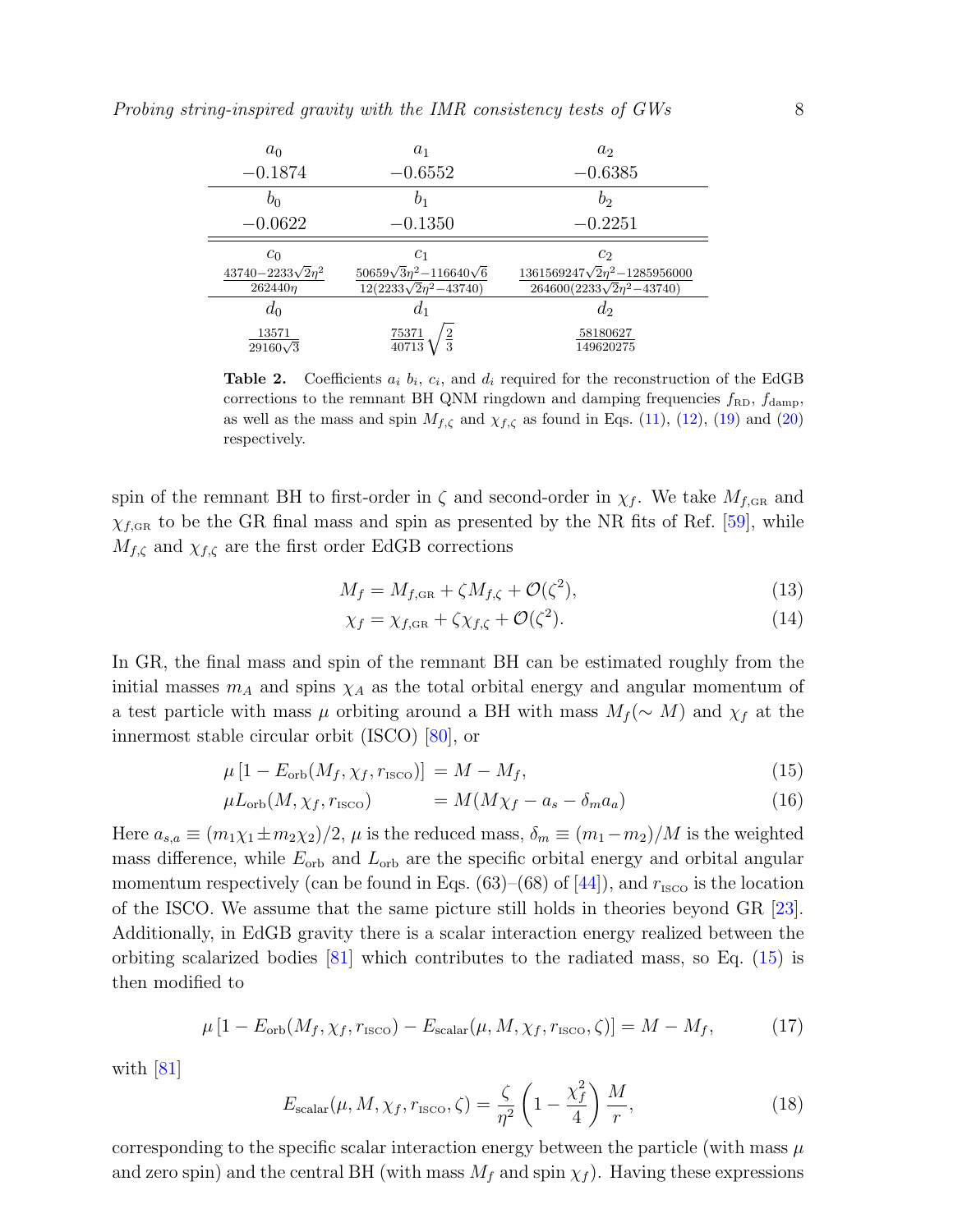at hand, one can estimate the EdGB corrections to these quantities as

$$
M_{f,\zeta} = Mc_0 \left( 1 + c_1 \chi_f + c_2 \chi_f^2 \right) + \mathcal{O}\left( \chi_f^3 \right), \tag{19}
$$

<span id="page-8-1"></span><span id="page-8-0"></span>
$$
\chi_{f,\zeta} = -d_0 \eta \left( 1 + d_1 \chi_{f,\text{GR}} + d_2 \chi_{f,\text{GR}}^2 \right) + \mathcal{O}\left(\chi_{f,\text{GR}}^3\right),\tag{20}
$$

where  $c_i$  and  $d_i$  are presented in Table [2.](#page-7-0) Observe that the above expressions themselves depend on the remnant BH spin in GR  $(\chi_{f,GR})$ , found in Ref. [\[59\]](#page-16-8). We also note that the above expression for  $M_f$  depends on the solution for  $\chi_f$ .  $M_f$  is then expanded once again after  $\chi_f$  has been substituted in to quadratic order in spin.

#### 4. Theory agnostic tests of GR

In this section, we present the theory-agnostic IMR consistency test of GR [\[40,](#page-15-27) [41,](#page-15-28) [3,](#page-14-2) [42,](#page-15-29) [82\]](#page-16-31). In accordance with the no-hair theorem, the post-coalescense BH can be described by only two parameters: the mass  $M_f(m_1, m_2, \chi_1, \chi_2)$  and spin  $\chi_f(m_1, m_2, \chi_1, \chi_2)$ , which can be estimated with the NR fits of Ref. [\[58\]](#page-16-7). Assuming GR were to be the true theory of gravity found in nature, such final parameters may be uniquely predicted by each of the inspiral GW signal  $(I, f < f_{\text{ISCO}} = (6^{3/2} \pi M)^{-1}$  and the merger-ringdown GW signal<sup> $\sharp$ </sup> (MR,  $f > f_{\text{ISCO}}$ ). On the other hand, if such signals were to disagree on their final parameter predictions, an emergent modified theory of gravity (such as EdGB) may be present.

The IMR consistency test can be performed as follows. First, we generate the two-dimensional posterior probability distributions  $P_{I,MR}(M_f, \chi_f)$  in the  $M_f - \chi_f$  plane from each portion of the waveform described above. Such posterior distributions are described as a two-dimensional Gaussian probability distribution function with rootmean-square errors estimated via a Fisher-based analysis, as described below. Next, we measure the agreement between these two signals by transforming the I and MR probability distributions into  $\Delta M_f / \bar{M}_f$  and  $\Delta \chi_f / \bar{\chi}_f$  [\[83\]](#page-16-32), where  $\Delta M_f \equiv M_f^{\rm I} - M_f^{\rm MR}$ and  $\Delta \chi_f \equiv \chi_f^{\text{I}} - \chi_f^{\text{MR}}$  describe the differences between the inspiral and merger-ringdown GR predictions of the final mass and spin, and  $\bar{M}_f \equiv \frac{1}{2}$  $\frac{1}{2}(M_f^{\text{I}}+M_f^{\text{MR}})$  and  $\bar{\chi}_f\equiv \frac{1}{2}$  $\frac{1}{2}(\chi_f^{\text{I}}+\chi_f^{\text{MR}})$ describe the averages between the two. Finally, the consistency of the probability distribution in the  $(\Delta M_f/\bar{M}_f, \Delta \chi_f/\bar{\chi}_f)$  plane with the GR value of  $(0,0)$  determines the agreement with GR, while any statistically significant deviations may be interpreted as evidence towards emergent non-GR effects present within the observed signal. See similar analyses by the same authors [\[55,](#page-16-5) [82,](#page-16-31) [46\]](#page-15-34) for a more detailed description of the IMR consistency test.

All detected GW signals to date have been found to be consistent with GR [\[3,](#page-14-2) [42,](#page-15-29) [40,](#page-15-27) [41,](#page-15-28) [83\]](#page-16-32). Reference [\[41\]](#page-15-28) phenomenologically introduced a non-GR correction at second post-Newtonian order in the gravitational wave energy flux and studied the IMR

<span id="page-8-2"></span><sup>]</sup> Due to the absence of NR modeling of non-GR waveforms, merger corrections are absent from this analysis. Simplified ringdown corrections are included in the consistency test, as well as corrections to the final mass and spin.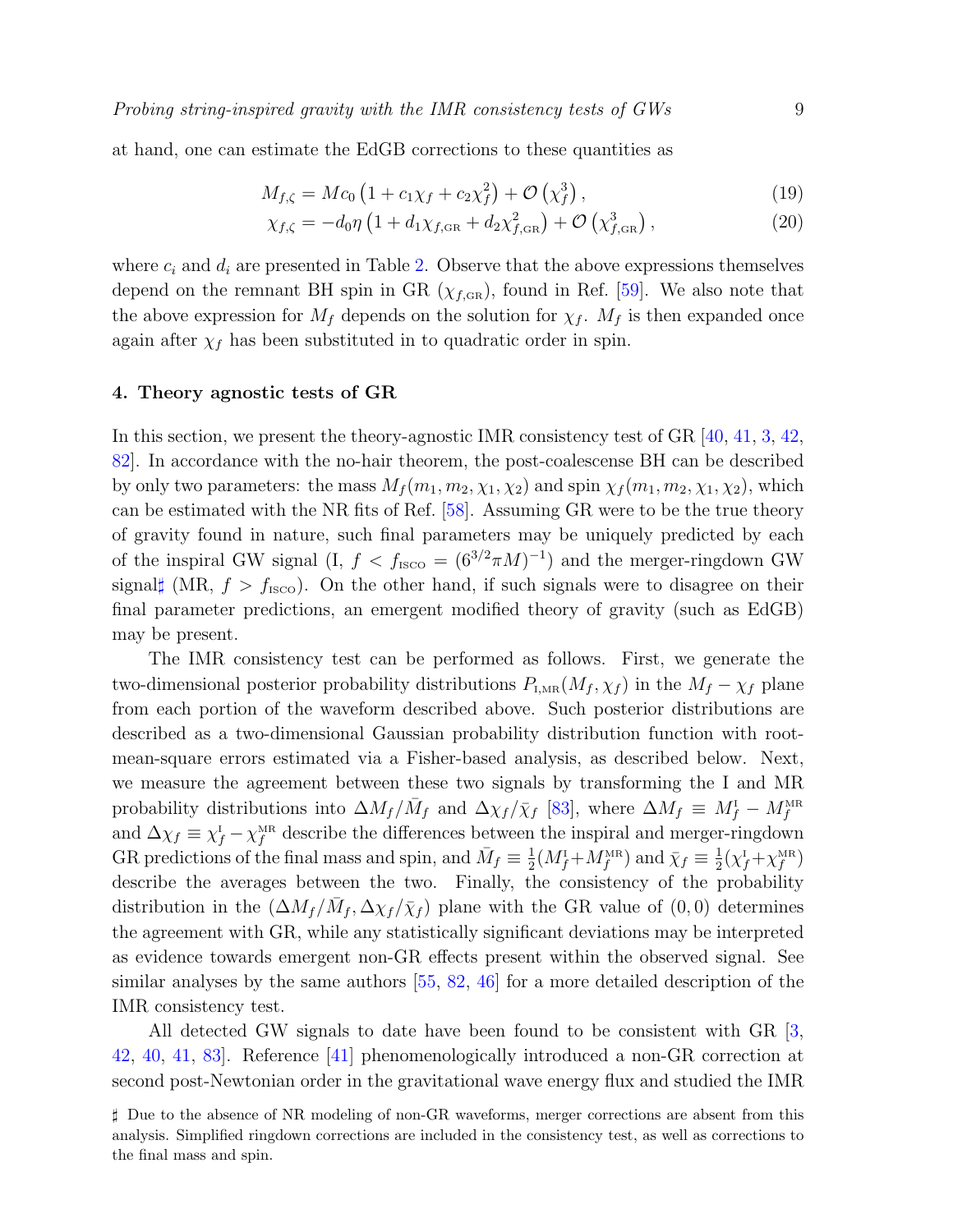consistency test, though the reference did not include corrections to the QNM ringdown spectrum for simplicity.

In this analysis, we follow closely along with the investigation found in Refs. [\[55,](#page-16-5) [82\]](#page-16-31). Namely, we utilize a Fisher-analysis-based technique, rather than the typical Bayesian analysis found in [\[40,](#page-15-27) [41,](#page-15-28) [3,](#page-14-2) [42\]](#page-15-29). While the latter analysis is more accurate and allows one to calculate the location of the posterior probability distributions, the former analysis allows one to approximate the size of such distributions, under the assumption of loud GW events, and Gaussian noise, prior distributions, and posterior distributions. See Sec. [2](#page-2-3) for a brief description of our Fisher analysis method. While this is not particularly useful for current GW events, it is of high value when predicting the non-GR resolving power of future detectors. Combined with the *theoretical* (systematic) uncertainty "shifts"  $\Delta_{\text{th}}\mathbf{X}_{\text{I},\text{MR}} \equiv (\Delta_{\text{th}}M_f, \Delta_{\text{th}}\chi_f)$  described in Ref. [\[49\]](#page-15-37) and Sec. [2,](#page-2-3) the final probability distributions in the  $M_f - \chi_f$  plane are taken to be Gaussian

$$
P_{\text{I},\text{MR}} \equiv \frac{1}{2\pi\sqrt{|\mathbf{\Sigma}_{\text{I},\text{MR}}|}} \exp\left[-\frac{1}{2}\left(\mathbf{X} - \mathbf{X}_{\text{I},\text{MR}}^{\text{GR}} - \mathbf{\Delta}_{\text{th}}\mathbf{X}_{\text{I},\text{MR}}\right)^{\text{T}}\right] \times \mathbf{\Sigma}_{\text{I},\text{MR}}^{-1}\left(\mathbf{X} - \mathbf{X}_{\text{I},\text{MR}}^{\text{GR}} - \mathbf{\Delta}_{\text{th}}\mathbf{X}_{\text{I},\text{MR}}\right)\right],\tag{21}
$$

where  $\Sigma_{I,MR}$  represents the covariance matrix,  $\mathbf{X} \equiv (M_f, \chi_f)$  contains the final state variables, and  $X_{I,MR}^{GR}$  contains their GR predictions from the inspiral and mergerringdown portions respectively. See Fig. [2](#page-10-0) for a comparison between the Fisher analysis method considered here, and the Bayesian done by the LVC in [\[3\]](#page-14-2). We note that for both GW150914 and GW170729, the total enclosed areas of the Fisher and Bayesian probability distributions agree with each other to within 10% accuracy. This confirms the validity of the Fisher analysis method considered in this paper as a qualitative estimate, something which we expect to improve considerably for future observations with increased SNRs. We do note, however, that while the total areas agree well (indicative of the total statistical uncertainties), the direction of correlations for the case of GW170729 do not agree particularly well. We expect this to improve as well for future high-SNR events.

We apply this method to test EdGB gravity as follows. We choose the template waveform to be the IMRPhenomD waveform in GR, while we inject a signal in EdGB gravity by implementing the EdGB corrections to the inspiral, ringdown and final mass/spin of the IMRPhenomD waveform given by Eqs.  $(7)-(20)$  $(7)-(20)$ . We increase the fiducial value of  $\zeta$  from 0 ( $\Delta_{\text{th}}X_{\text{I,MR}} = 0$ ), until finally the GR prediction of  $(\Delta M_f / \bar{M}_f, \Delta \chi_f / \bar{\chi}_f)|_{\text{GR}} = (0,0)$  falls outside of the 90% confidence region (i.e. the systematic uncertainties are larger than the statistical errors). This indicates the magnitude of  $\zeta$  required to observe non-GR effects in the waveform. We note that in the following presented analysis, the explicit role of the theoretical error found in [\[49\]](#page-15-37) is different than that used in Ref. [\[49\]](#page-15-37) and a similar multi-band analysis paper [\[78\]](#page-16-28). In both of the above references, the authors describe such theoretical error as a source of theoretical uncertainty due to mismodeling of the waveform. On the other hand, in this analysis the theoretical errors are used to simulate the shift that best-fit parameters  $M_f$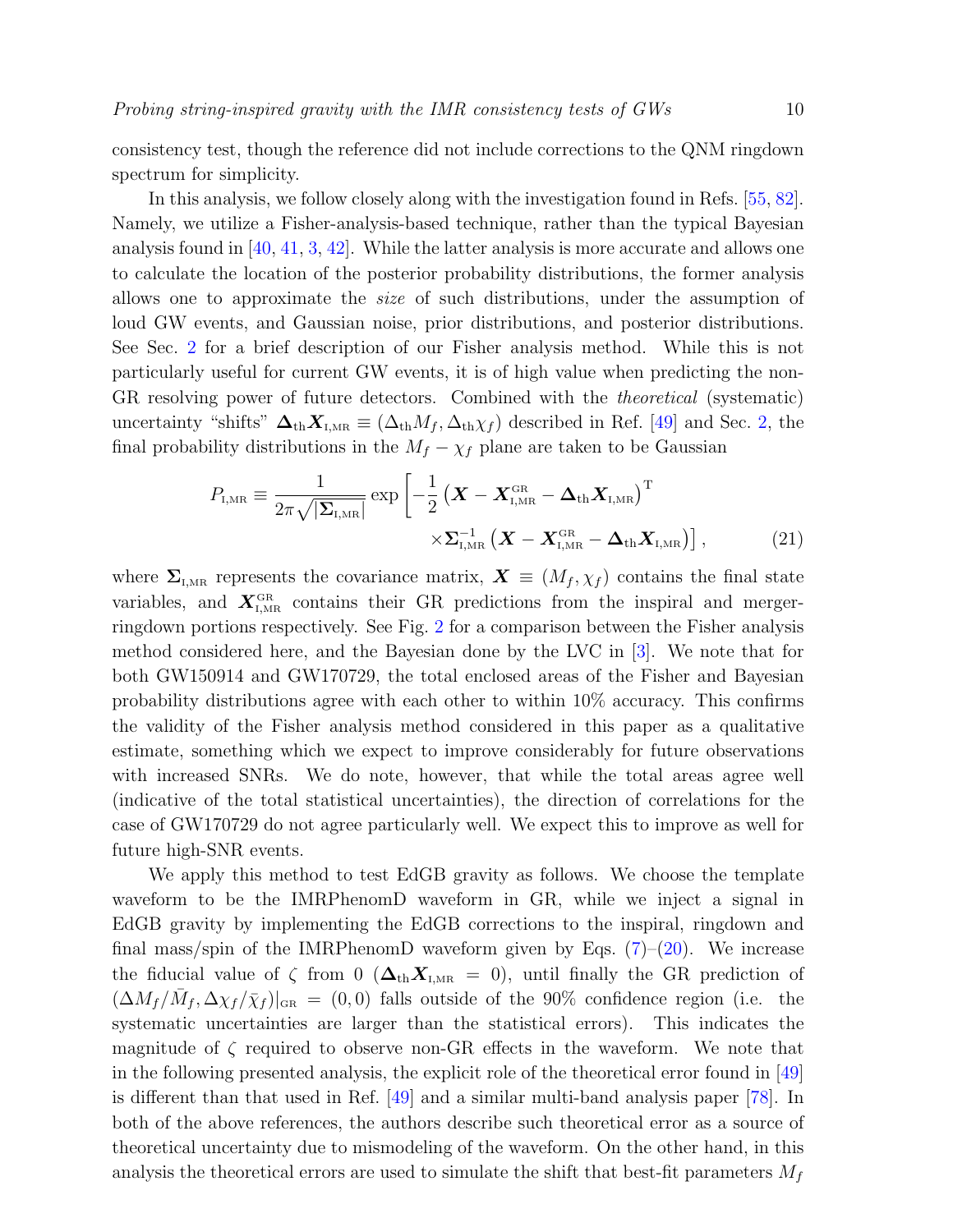

<span id="page-10-0"></span>Figure 2. Comparison between the transformed posterior probability distributions in the IMR consistency test for both the Fisher analysis method (solid) used here, and the Bayesian one (dashed) done by the LVC in [\[3\]](#page-14-2). We display the results for both GW events GW150914 (green) and GW170729 (magenta) considered in this analysis. We observe that in both cases, the total enclosed areas of the probability distributions agree between the Fisher and Bayesian analyses to within 10% accuracy, confirming that the former can capture some qualitative features of the latter and thus is reliable as an order-of-magnitude estimate, at least for the magnitude of statistical uncertainties. We do note that in the case of GW170729 the Fisher analysis distribution does not quite represent the *correlations* observed in the more comprehensive Bayesian analysis: something we expect to improve with future high-SNR observations.

and  $\chi_f$  would experience given EdGB corrections were present in the true signal while the GR waveform has been used for the data analysis. Such shifts in best-fit parameters are then directly compared to the parameter covariances found with the Fisher information matrix. We believe this is the first analysis where the IMR consistency tests have been applied to a concrete non-GR theory, where both inspiral and ringdown corrections are consistently included.

### 5. Results

Now let us discuss the resulting detectability of EdGB effects using the IMR consistency tests of GR, using the process outlined in the prior section. This is done by injecting varying magnitudes of EdGB effects into the waveform until the IMR consistency test is failed.

Let us first discuss the current prospects of observing EdGB effects upon the detection of binary BH merger events by the LIGO O2 [\[56\]](#page-16-6) (see App. C) detector. The left panel of Fig. [3](#page-11-0) present the results of the test for GW150914 with  $\sqrt{\alpha}$  = (0 km, 15 km, 16 km, 20 km). Such a waveform was generated with the PhenomD model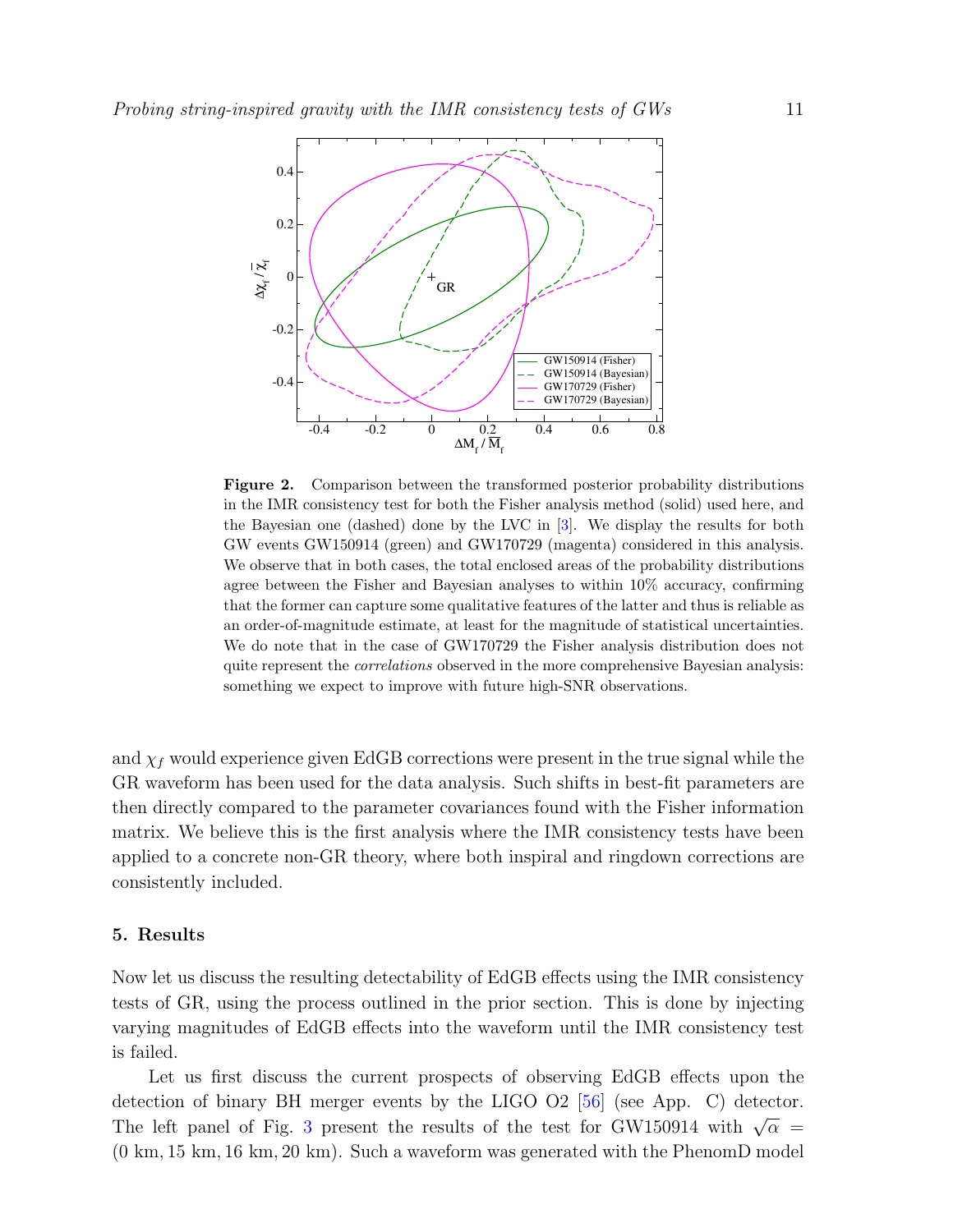masses and spins were obtained from the median values of each distribution as reported in [\[1\]](#page-14-0), and the alignment of the spins were chosen to be in agreement with the median value of effective spin  $\chi_{\text{eff}}$  as reported by the same reference. We observe that, at the 90% confidence interval, EdGB effects can be observed for  $\sqrt{\alpha} > 15$  km, much larger than the current constraint of 2 km  $[32, 65, 64, 66, 63, 67]$  $[32, 65, 64, 66, 63, 67]$  $[32, 65, 64, 66, 63, 67]$  $[32, 65, 64, 66, 63, 67]$  $[32, 65, 64, 66, 63, 67]$  $[32, 65, 64, 66, 63, 67]$  $[32, 65, 64, 66, 63, 67]$  $[32, 65, 64, 66, 63, 67]$  $[32, 65, 64, 66, 63, 67]$  $[32, 65, 64, 66, 63, 67]$ . Therefore, we confirm that the current LVC infrastructure is unable to detect EdGB effects based from the existing observational constraints of  $\sqrt{\alpha}$  < 2 km. Similarly, we repeat the process for the more massive event GW170729 in the right panel of Fig. [3,](#page-11-0) observing how contributions from the merger-ringdown signal are much more significant in this scenario, with large uncertainties now present in the inspiral signal instead, resulting in EdGB detectability of  $\sqrt{\alpha} > 42$  km. This waveform was generated with BH masses and spins of  $(m_1, m_2, \chi_1, \chi_2) = (50.6 M_\odot, 34.3 M_\odot, 0.60, -0.57)$  with an SNR of 10.8. Similar to before, the masses and spins were chosen from the median values reported in [\[53\]](#page-16-3), with the spin alignments chosen to be in agreement with  $\chi_{\text{eff}}$ .



<span id="page-11-0"></span>Figure 3. (left) IMR consistency test performed under EdGB gravity for GW150914 with a corresponding waveform generated via IMRPhenomD with the O2 detector. Displayed is the 90% confidence region of the transformed probability distribution in the  $\Delta M_f / \bar{M}_f - \Delta \chi_f / \bar{\chi}_f$  plane, with the GR value of  $(0, 0)$ . The analysis is repeated for various fiducial values of  $\sqrt{\alpha}$ . (right) Same as the left panel but for the more massive GW event GW170729 with  $(M_f, \chi_f)_{\text{GR}} = (80.3 \text{ M}_\odot, 0.81)$ .

Next we consider the future prospects of observing such effects in the waveform with third-generation ground-based detectors. The left panel of Fig. [4](#page-12-0) shows the resulting probability distributions in  $(\Delta M_f/\bar{M}_f, \Delta \chi_f/\bar{\chi}_f)$  found with the Cosmic Explorer [\[8\]](#page-14-7) probability distributions in  $(\Delta M_f / M_f, \Delta \chi_f / \chi_f)$  found with the cosmic Explorer [0]<br>(CE) observations of GW150914-like events, with  $\sqrt{\alpha} = (0 \text{ km}, 8 \text{ km}, 9 \text{ km}, 10 \text{ km})$ . We see that with CE, EdGB effects can be determined to a 90% confidence interval for  $\overline{\alpha}$  > 8 km, still above the current constraint of  $\sqrt{\alpha}$  < 2 km.

By noting that a majority of both the statistical (size of the contours) and systematic uncertainties (shift of the contour centers) come from the inspiral signal, we consider a multiband observation by combining CE with the space-based detector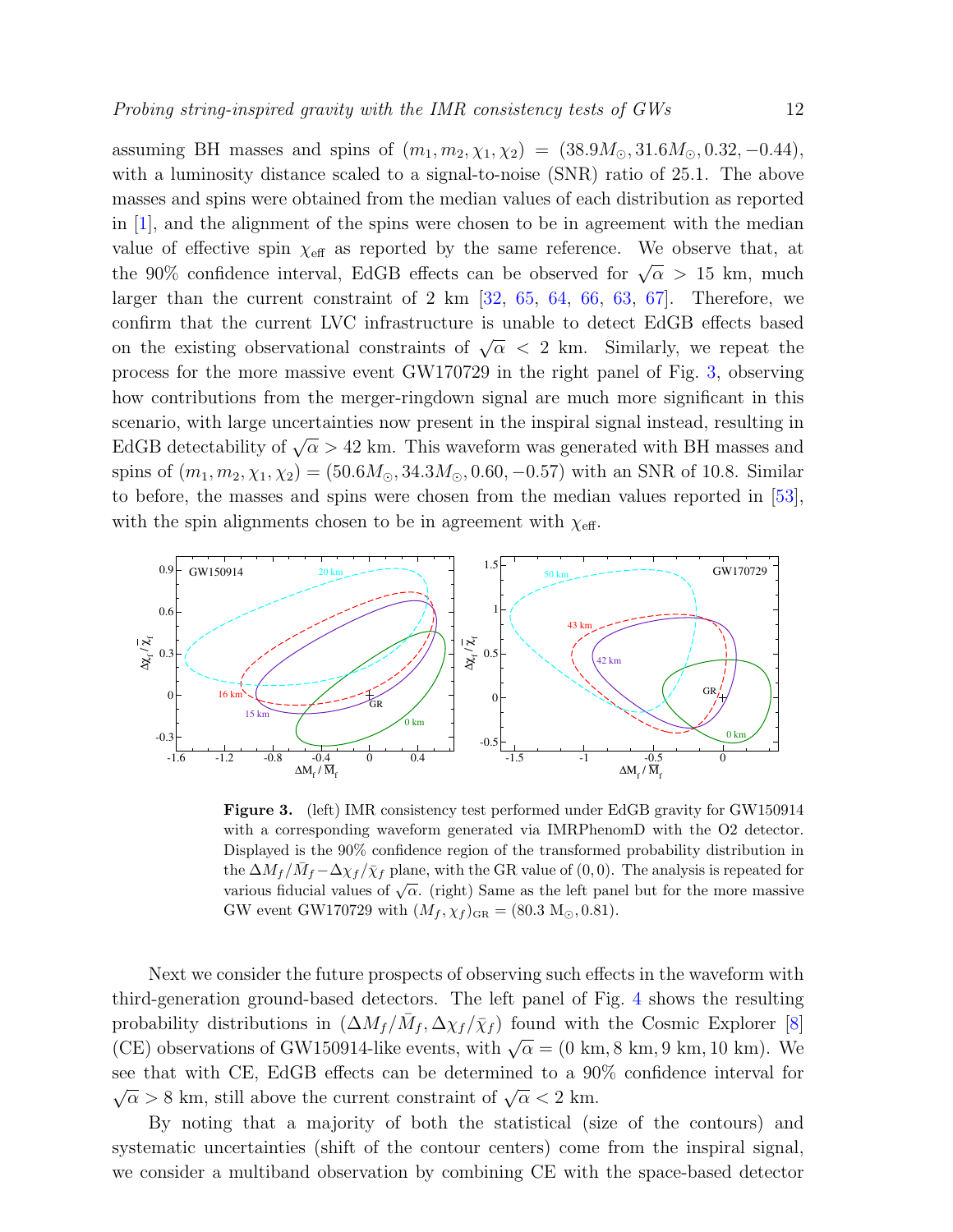

<span id="page-12-0"></span>Figure 4. Similar to Fig. [3](#page-11-0) but with the CE detector (left), and the multi-band observation between LISA and CE (right).

LISA [\[10\]](#page-14-9) to further probe the inspiral event. The right panel of Fig. [4](#page-12-0) shows the resulting probability distributions in  $(\Delta M_f / \bar{M}_f, \Delta \chi_f / \bar{\chi}_f)$  observed by multiband observations with  $\sqrt{\alpha} = (0 \text{ km}, 0.2 \text{ km}, 0.3 \text{ km})$ . Here we see that multiband detections can probe EdGB effects with magnitudes of  $\sqrt{\alpha} > 0.2$  km, an order-of-magnitude smaller than the current constraint of 2 km. Thus, if non-GR effects such as EdGB are indeed present in nature with 0.2 km < √  $\overline{\alpha}$  < 2 km, multiband detections between CE and LISA can uncover them to the 90% confidence interval. On the other hand, if one does not find deviations from GR, one would be able to place bounds on EdGB gravity that are stronger than current bounds by an order of magnitude. The projected bounds with future detectors presented here using IMR consistency tests are comparable to those found with parameterized tests of GR [\[82,](#page-16-31) [84,](#page-16-33) [55\]](#page-16-5).

In the above analysis we have shown the considerable increase one might gain by introducing milli-Hz era GW detectors such as LISA (or e.g. TianQin [\[13\]](#page-15-1)) to the ground-based observations with third-generation detector CE. We note that such constraints can also be expected to improve considerably upon the additional observation from deci-Hz detectors such as  $(B-)DECIGO [11, 12]$  $(B-)DECIGO [11, 12]$  $(B-)DECIGO [11, 12]$  $(B-)DECIGO [11, 12]$ . As found in Ref. [\[55\]](#page-16-5) by the same authors, multi-band observations with CE+DECIGO considerably outperformed those with any other space-based detector such as LISA or TianQin. In particular, Table I of [\[55\]](#page-16-5) shows such bounds to improve anywhere from a factor of two to two orders-ofmagnitude when introducing multi-band observations with DECIGO. For the specific theory of EdGB, constraints on  $\sqrt{\alpha_{\text{EdGB}}}$  were shown to improve by nearly a factor of three.

#### 6. Discussion

In this article, we chose EdGB gravity as an example non-GR theory to study the power of IMR consistency tests, though the formalism that we developed here can easily be applied to other theories if all of the ingredients are available. For example, dynamical Chern-Simons gravity is another theory beyond GR that breaks parity and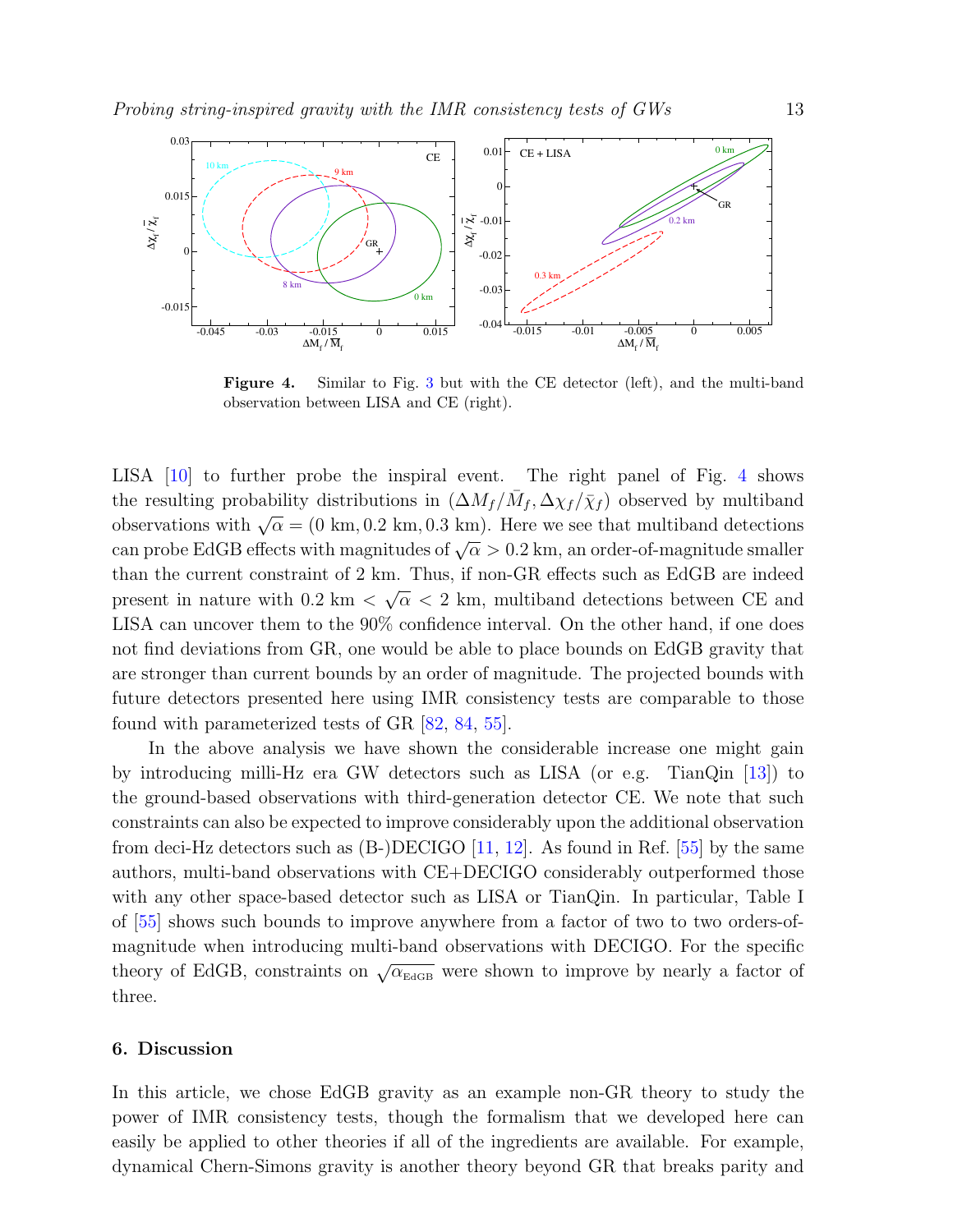is motivated from string theory, loop quantum gravity and effective field theory for inflation [\[85,](#page-17-0) [86,](#page-17-1) [87\]](#page-17-2). Leading post-Newtonian corrections to the inspiral waveform have been derived in [\[88,](#page-17-3) [66,](#page-16-15) [67\]](#page-16-16), while the scalar interaction energy and corrections to the specific orbital energy, angular momentum and the location of the ISCO have been computed in [\[81,](#page-16-30) [89,](#page-17-4) [88\]](#page-17-3). The QNM ringdown spectrum for non-spinning BHs in such a theory has been studied in [\[90,](#page-17-5) [91,](#page-17-6) [92\]](#page-17-7). Therefore, once the spin corrections to the BH ringdown in this theory is available, one can repeat the analysis here to investigate how accurately one can probe dynamical Chern-Simons gravity with the IMR consistency test.

Although we have taken into account the known EdGB corrections to the waveform to date as much as possible, there are some other modifications that we have left out. Below, we list some of the caveats in our analysis presented in this article:

- We only include leading-order post-Newtonian terms in the waveform, while a more advanced analysis could include higher order corrections. Though such corrections do not seem to be important in certain scalar-tensor theories [\[23\]](#page-15-11) (see App. B).
- In GR, axial and polar QNMs are identical (isospectral), while such isospectrality is broken in EdGB [\[43\]](#page-15-30). Thus, the ringdown portion of the waveform may be more complicated than that for GR.
- Our estimate for the mass and spin of the BH remnant in EdGB gravity is based on the picture verified in GR, though this needs to be justified once NR simulations of binary black hole mergers are available in such a theory [\[93\]](#page-17-8).
- We did not include corrections during the merger phase of the waveform. Again, it is likely that one needs to wait for NR simulations to realize how the corrections enter in this phase.

Having said this, we believe our calculations should be valid as an order of magnitude estimate. One reason to support this point is because corrections to the waveform enter linearly in  $\zeta \propto \alpha^2$ . Thus, even if our estimates are off by an order of magnitude in  $\zeta$ , bounds on  $\sqrt{\alpha}$  are affected only by a factor of  $\sim 10^{1/4} \sim 2$ .

For the purposes and scope of this investigation, the Fisher analysis has been used to predict valid order-of-magnitude constraints on the EdGB theory of gravity. As thoroughly discussed in Ref. [\[23\]](#page-15-11) as well as [\[55,](#page-16-5) [82\]](#page-16-31), for large enough SNR the results approximate well a Bayesian analysis. In the former reference, the Fisher-estimated non-GR parameter  $\beta$  in the inspiral agreed with its Bayesian counterpart to within  $\sim$  40% at −1PN for GW150914-like events with an SNR of 25. This corresponds to only a ∼ 10% difference on the coupling parameter  $\sqrt{\alpha}$  in EdGB gravity. Regarding the latter, the 90% credible contours in the final mass-spin plane obtained with Fisher and Bayesian analyses agreed with an error of 20% for GW150914. Such agreements only strengthen considerably for the future detectors considered in this analysis.

In the above investigation, we utilized an approximate Fisher analysis based approach to predict posterior probability distributions on BH source parameters by assuming fiducial values given by the median values reported by the LVC. A more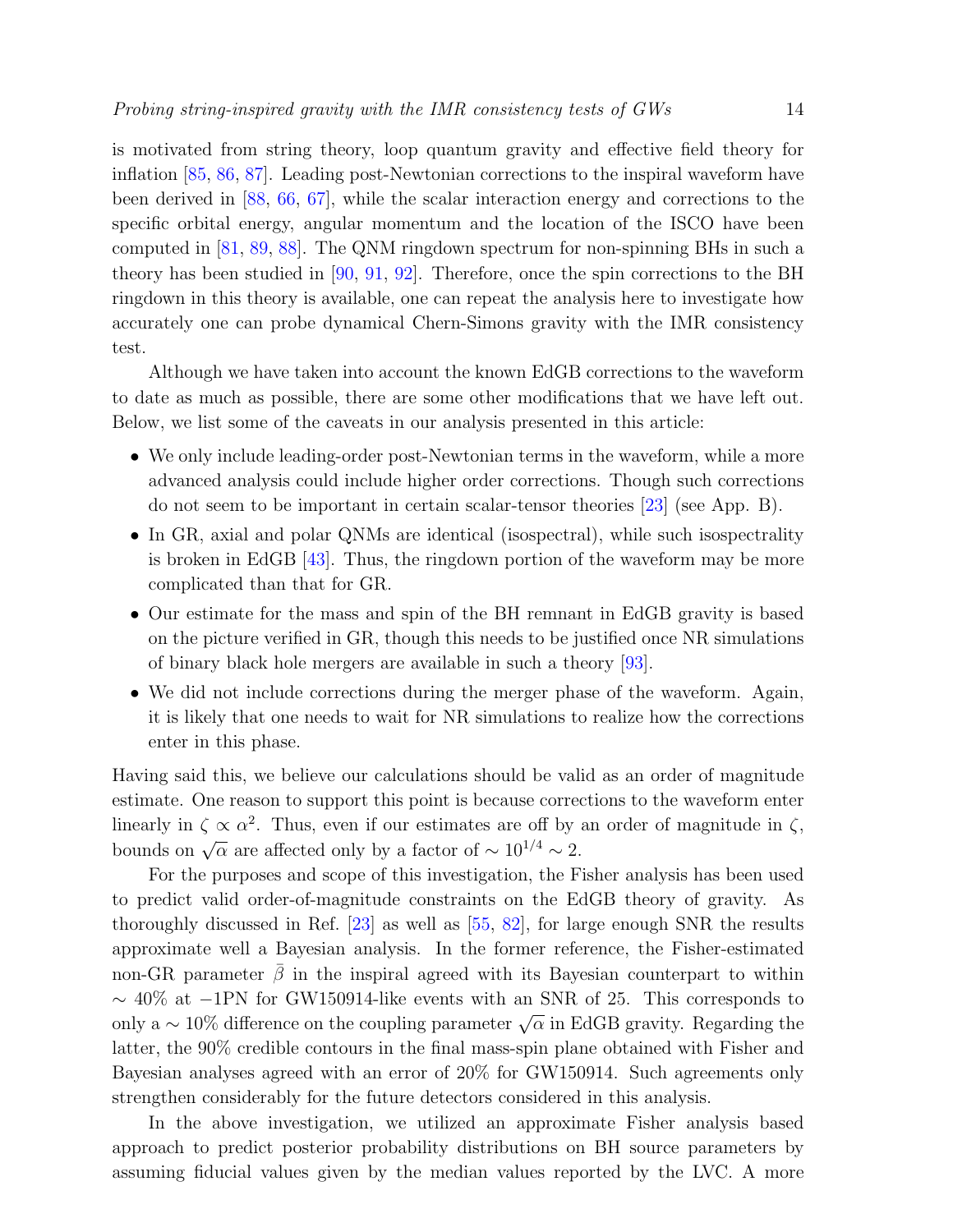comprehensive analysis would instead make use of the maximal likelihood values of such source parameters obtained directly from posterior probability distributions. For highly skewed posterior probability distributions, the difference between the two values could potentially be significant. Albeit, we find this point to be beyond the scope of this analysis, which is provided as a first step approximation to test GR with orderof-magnitude estimates on source parameters. We leave this point, as well as a full Bayesian analysis to future work.

If a non-GR effect is observed, how can one potentially infer whether it originated from one non-GR theory or another? Given that the inspiral-merger-ringdown tests discussed here were originally designed to test the consistency of GR, a different test would be more appropriate to address the above question. For example, one could directly try to measure the leading corrections to the inspiral and ringdown frequency independently and check for the consistency between the two quantities within a given non-GR theory. In the case of EdGB gravity, one can eliminate  $\zeta$  from the two to find such a relation, which is unique to the theory.

Additional note— While this work was nearing completion, the first numerical relativity simulations for binary black hole mergers in EdGB gravity including corrections to the metric perturbations were carried out in Ref. [\[94,](#page-17-9) [95\]](#page-17-10) (see also Ref. [\[96\]](#page-17-11) for a related work in dynamical Chern-Simons gravity). We plan to compare those waveforms against the ones presented here to check the validity of the latter and aim to more correctly account for the merger-ringdown corrections, which we leave for future work.

#### 7. Acknowledgments

We thank Maria Okounkova and Leo Stein for valuable comments. Z.C. and K.Y. acknowledge support from NSF Award PHY-1806776 and the Ed Owens Fund. K.Y. would like to also acknowledge support by a Sloan Foundation Research Fellowship, the COST Action GWverse CA16104 and JSPS KAKENHI Grants No. JP17H06358.

## References

- <span id="page-14-0"></span>[1] Abbott B P et al. (LIGO Scientific, Virgo) 2016 Phys. Rev. Lett. 116 241102 (Preprint [1602.03840\)](1602.03840)
- <span id="page-14-1"></span>[2] Abbott B P et al. (LIGO Scientific, Virgo) 2018 (Preprint [1811.12907\)](1811.12907)
- <span id="page-14-2"></span>[3] Abbott B P et al. (LIGO Scientific, Virgo) 2019 (Preprint [1903.04467\)](1903.04467)
- <span id="page-14-3"></span>[4] Will C M 2014 Living Rev. Rel. 17 4 (Preprint [1403.7377\)](1403.7377)
- <span id="page-14-4"></span>[5] Acernese F et al. (VIRGO) 2015 Class. Quant. Grav. 32 024001 (Preprint [1408.3978\)](1408.3978)
- <span id="page-14-5"></span>[6] Aasi J et al. (LIGO Scientific) 2015 Class. Quant. Grav. 32 074001 (Preprint [1411.4547\)](1411.4547)
- <span id="page-14-6"></span>[7] and J Aasi et al. 2015 Classical and Quantum Gravity 32 074001 URL [https://doi.org/10.1088%](https://doi.org/10.1088%2F0264-9381%2F32%2F7%2F074001) [2F0264-9381%2F32%2F7%2F074001](https://doi.org/10.1088%2F0264-9381%2F32%2F7%2F074001)
- <span id="page-14-7"></span>[8] Ligo-t1400316-v4: Instrument science white paper <https://dcc.ligo.org/ligo-T1400316/public> URL <https://dcc.ligo.org/ligo-T1400316/public>
- <span id="page-14-8"></span>[9] The ET project website <http://www.et-gw.eu/> URL <http://www.et-gw.eu/>
- <span id="page-14-9"></span>[10] Robson T, Cornish N and Liu C 2019 Class. Quant. Grav. 36 105011 (Preprint [1803.01944\)](1803.01944)
- <span id="page-14-10"></span>[11] Isoyama S, Nakano H and Nakamura T 2018 PTEP 2018 073E01 (Preprint [1802.06977\)](1802.06977)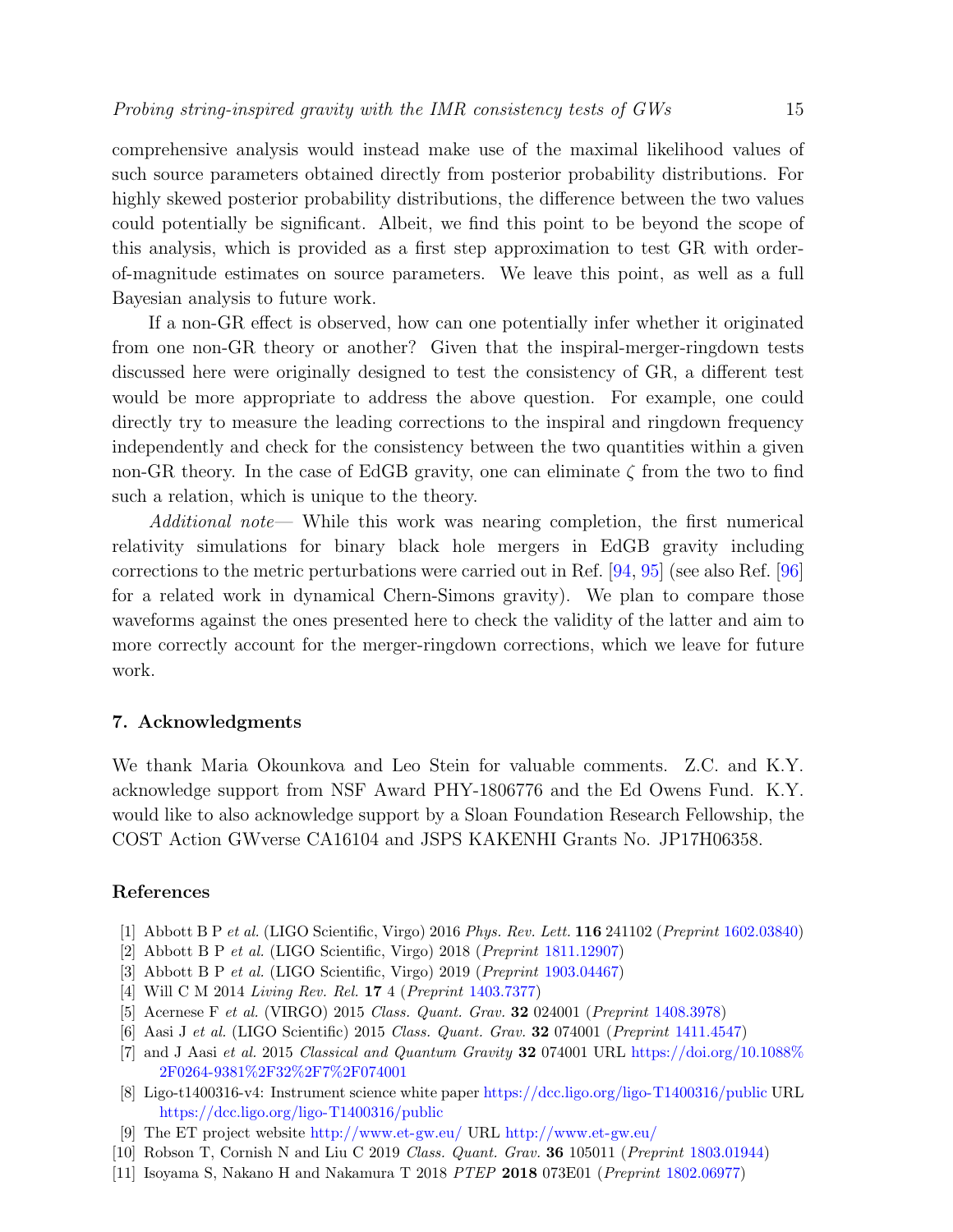- <span id="page-15-0"></span>[12] Yagi K and Seto N 2011 Phys. Rev. D83 044011 [Erratum: Phys. Rev.D95,no.10,109901(2017)] (Preprint [1101.3940\)](1101.3940)
- <span id="page-15-1"></span>[13] Shi C, Bao J, Wang H, Zhang J d, Hu Y, Sesana A, Barausse E, Mei J and Luo J 2019 (Preprint [1902.08922\)](1902.08922)
- <span id="page-15-2"></span>[14] Will C M 2014 Living Reviews in Relativity 17 4 ISSN 1433-8351 URL [https://doi.org/10.12942/](https://doi.org/10.12942/lrr-2014-4) [lrr-2014-4](https://doi.org/10.12942/lrr-2014-4)
- <span id="page-15-3"></span>[15] Stairs I H 2003 Living Rev. Rel. 6 5 (Preprint [astro-ph/0307536\)](astro-ph/0307536)
- <span id="page-15-4"></span>[16] Wex N 2014 (Preprint [1402.5594\)](1402.5594)
- <span id="page-15-5"></span>[17] Ferreira P G 2019 (Preprint [1902.10503\)](1902.10503)
- <span id="page-15-6"></span>[18] Clifton T, Ferreira P G, Padilla A and Skordis C 2012 Phys. Rept. 513 1–189 (Preprint [1106.2476\)](1106.2476)
- <span id="page-15-7"></span>[19] Joyce A, Jain B, Khoury J and Trodden M 2015 Phys. Rept. 568 1–98 (Preprint [1407.0059\)](1407.0059)
- <span id="page-15-8"></span>[20] Koyama K 2016 Rept. Prog. Phys. 79 046902 (Preprint [1504.04623\)](1504.04623)
- <span id="page-15-9"></span>[21] Salvatelli V, Piazza F and Marinoni C 2016 JCAP 1609 027 (Preprint [1602.08283\)](1602.08283)
- <span id="page-15-10"></span>[22] Berti E et al. 2015 Class. Quant. Grav. 32 243001 (Preprint [1501.07274\)](1501.07274)
- <span id="page-15-11"></span>[23] Yunes N, Yagi K and Pretorius F 2016 Phys. Rev. D 94(8) 084002 URL [https://link.aps.org/doi/](https://link.aps.org/doi/10.1103/PhysRevD.94.084002) [10.1103/PhysRevD.94.084002](https://link.aps.org/doi/10.1103/PhysRevD.94.084002)
- <span id="page-15-12"></span>[24] Jain B and Khoury J 2010 Annals Phys. 325 1479–1516 (Preprint [1004.3294\)](1004.3294)
- <span id="page-15-13"></span>[25] Salvatelli V, Piazza F and Marinoni C 2016 JCAP 1609 027 (Preprint [1602.08283\)](1602.08283)
- <span id="page-15-14"></span>[26] Koyama K 2016 Rept. Prog. Phys. 79 046902 (Preprint [1504.04623\)](1504.04623)
- <span id="page-15-15"></span>[27] Joyce A, Jain B, Khoury J and Trodden M 2015 Phys. Rept.  $568$  1–98 (Preprint [1407.0059\)](1407.0059)
- <span id="page-15-17"></span>[28] Famaey B and McGaugh S 2012 Living Rev. Rel. 15 10 (Preprint [1112.3960\)](1112.3960)
- <span id="page-15-32"></span>[29] Milgrom M 1983 Astrophys. J. 270 365–370
- <span id="page-15-18"></span>[30] Milgrom M 2008 (Preprint [0801.3133\)](0801.3133)
- <span id="page-15-16"></span>[31] Clifton T, Ferreira P G, Padilla A and Skordis C 2012 Phys. Rept. 513 1–189 (Preprint [1106.2476\)](1106.2476)
- <span id="page-15-19"></span>[32] Kanti P, Mavromatos N E, Rizos J, Tamvakis K and Winstanley E 1996 Phys. Rev. D54 5049–5058 (Preprint [hep-th/9511071\)](hep-th/9511071)
- <span id="page-15-20"></span>[33] Maeda K i, Ohta N and Sasagawa Y 2009 Phys. Rev. **D80** 104032 (Preprint [0908.4151\)](0908.4151)
- <span id="page-15-21"></span>[34] Sotiriou T P and Zhou S Y 2014 Phys. Rev. Lett. 112 251102 (Preprint [1312.3622\)](1312.3622)
- <span id="page-15-22"></span>[35] Campbell B A, Kaloper N and Olive K A 1992 Phys. Lett. B285 199–205
- <span id="page-15-23"></span>[36] Yunes N and Stein L C 2011 Phys. Rev. D83 104002 (Preprint [1101.2921\)](1101.2921)
- <span id="page-15-24"></span>[37] Yagi K and Tanaka T 2010 Prog. Theor. Phys. 123 1069–1078 (Preprint [0908.3283\)](0908.3283)
- <span id="page-15-25"></span>[38] Sotiriou T P and Zhou S Y 2014 Phys. Rev. D90 124063 (Preprint [1408.1698\)](1408.1698)
- <span id="page-15-26"></span>[39] Julie F L and Berti E 2019 (Preprint [1909.05258\)](1909.05258)
- <span id="page-15-27"></span>[40] Ghosh A et al. 2016 Phys. Rev. **D94** 021101 (*Preprint* [1602.02453\)](1602.02453)
- <span id="page-15-28"></span>[41] Ghosh A, Johnson-Mcdaniel N K, Ghosh A, Mishra C K, Ajith P, Del Pozzo W, Berry C P L, Nielsen A B and London L 2018 Class. Quant. Grav. 35 014002 (Preprint [1704.06784\)](1704.06784)
- <span id="page-15-29"></span>[42] Abbott B P et al. (LIGO Scientific, Virgo) 2016 Phys. Rev. Lett. 116 221101 [Erratum: Phys. Rev. Lett.121,no.12,129902(2018)] (Preprint [1602.03841\)](1602.03841)
- <span id="page-15-30"></span>[43] Blázquez-Salcedo J L, Macedo C F B, Cardoso V, Ferrari V, Gualtieri L, Khoo F S, Kunz J and Pani P 2016 Phys. Rev. D94 104024 (Preprint [1609.01286\)](1609.01286)
- <span id="page-15-31"></span>[44] Ayzenberg D and Yunes N 2014 Phys. Rev. D90 044066 [Erratum: Phys. Rev.D91,no.6,069905(2015)] (Preprint [1405.2133\)](1405.2133)
- <span id="page-15-33"></span>[45] Carson Z and Yagi K 2020 Phys. Rev. D 101(8) 084050 URL [https://link.aps.org/doi/10.1103/](https://link.aps.org/doi/10.1103/PhysRevD.101.084050) [PhysRevD.101.084050](https://link.aps.org/doi/10.1103/PhysRevD.101.084050)
- <span id="page-15-34"></span>[46] Carson Z and Yagi K 2020 Phys. Rev. D 101(10) 104030 (Preprint [2003.00286\)](2003.00286) URL [https:](https://link.aps.org/doi/10.1103/PhysRevD.101.104030) [//link.aps.org/doi/10.1103/PhysRevD.101.104030](https://link.aps.org/doi/10.1103/PhysRevD.101.104030)
- <span id="page-15-35"></span>[47] Poisson E and Will C M 1995 Phys. Rev. D 52(2) 848–855 URL [https://link.aps.org/doi/10.1103/](https://link.aps.org/doi/10.1103/PhysRevD.52.848) [PhysRevD.52.848](https://link.aps.org/doi/10.1103/PhysRevD.52.848)
- <span id="page-15-36"></span>[48] Berti E, Buonanno A and Will C M 2005 Phys. Rev. D71 084025 (Preprint [gr-qc/0411129\)](gr-qc/0411129)
- <span id="page-15-37"></span>[49] Cutler C and Vallisneri M 2007 Phys. Rev. D76 104018 (Preprint [0707.2982\)](0707.2982)
- <span id="page-15-38"></span>[50] Yagi K and Tanaka T 2010 Phys. Rev. D81 064008 [Erratum: Phys. Rev.D81,109902(2010)]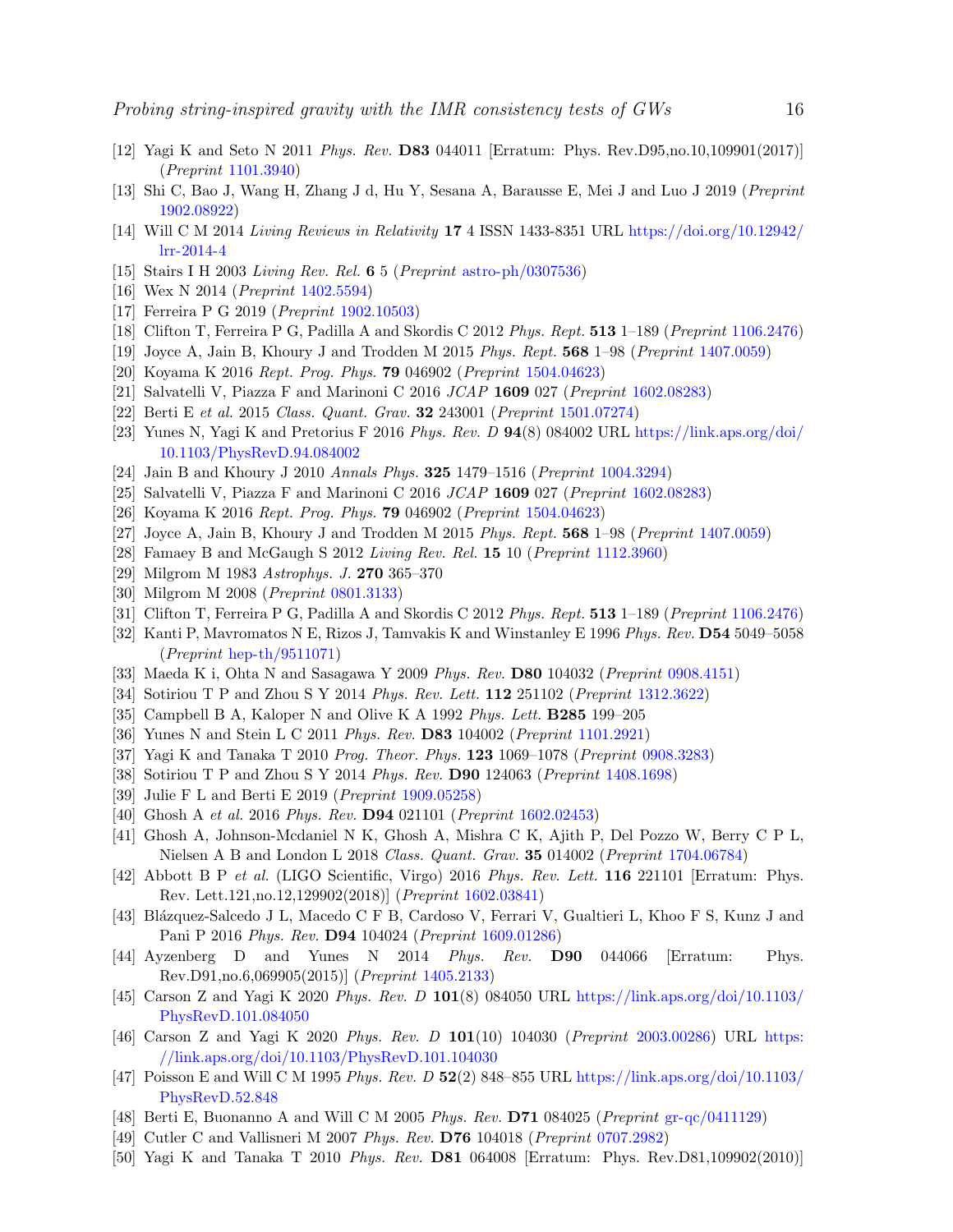(Preprint [0906.4269\)](0906.4269)

- <span id="page-16-0"></span>[51] Vallisneri M 2011 Phys. Rev. Lett. 107(19) 191104 URL [https://link.aps.org/doi/10.1103/](https://link.aps.org/doi/10.1103/PhysRevLett.107.191104) [PhysRevLett.107.191104](https://link.aps.org/doi/10.1103/PhysRevLett.107.191104)
- <span id="page-16-1"></span>[52] Vallisneri M 2008 Phys. Rev. D 77(4) 042001 URL [https://link.aps.org/doi/10.1103/PhysRevD.](https://link.aps.org/doi/10.1103/PhysRevD.77.042001) [77.042001](https://link.aps.org/doi/10.1103/PhysRevD.77.042001)
- <span id="page-16-3"></span>[53] Chatziioannou K et al. 2019 (Preprint [1903.06742\)](1903.06742)
- <span id="page-16-2"></span>[54] Cutler C and Flanagan E E 1994 Phys. Rev. D  $49(6)$  2658–2697 URL [https://link.aps.org/doi/](https://link.aps.org/doi/10.1103/PhysRevD.49.2658) [10.1103/PhysRevD.49.2658](https://link.aps.org/doi/10.1103/PhysRevD.49.2658)
- <span id="page-16-5"></span>[55] Carson Z and Yagi K 2020 Phys. Rev. D 101(4) 044047 (Preprint [1911.05258\)](1911.05258) URL [https:](https://link.aps.org/doi/10.1103/PhysRevD.101.044047) [//link.aps.org/doi/10.1103/PhysRevD.101.044047](https://link.aps.org/doi/10.1103/PhysRevD.101.044047)
- <span id="page-16-6"></span>[56] Yunes N, Yagi K and Pretorius F 2016 Phys. Rev. **D94** 084002 (Preprint [1603.08955\)](1603.08955)
- <span id="page-16-4"></span>[57] Advanced LIGO <https://www.advancedligo.mit.edu/> URL <https://www.advancedligo.mit,.edu/>
- <span id="page-16-7"></span>[58] Khan S, Husa S, Hannam M, Ohme F, Pürrer M, Forteza X J and Bohé A 2016 Phys. Rev. D 93(4) 044007 URL <https://link.aps.org/doi/10.1103/PhysRevD.93.044007>
- <span id="page-16-8"></span>[59] Husa S, Khan S, Hannam M, Pürrer M, Ohme F, Forteza X J and Bohé A 2016 Phys. Rev. D 93(4) 044006 URL <https://link.aps.org/doi/10.1103/PhysRevD.93.044006>
- <span id="page-16-9"></span>[60] Yagi K, Stein L C and Yunes N 2016 Phys. Rev. D93 024010 (Preprint [1510.02152\)](1510.02152)
- <span id="page-16-10"></span>[61] Yagi K, Stein L C, Yunes N and Tanaka T 2012 Phys. Rev. D85 064022 [Erratum: Phys. Rev.D93,no.2,029902(2016)] (Preprint [1110.5950\)](1110.5950)
- <span id="page-16-11"></span>[62] Prabhu K and Stein L C 2018 Phys. Rev. D98 021503 (Preprint [1805.02668\)](1805.02668)
- <span id="page-16-12"></span>[63] Yamada K, Narikawa T and Tanaka T 2019 (Preprint [1905.11859\)](1905.11859)
- <span id="page-16-13"></span>[64] Yagi K 2012 Phys. Rev. D86 081504 (Preprint [1204.4524\)](1204.4524)
- <span id="page-16-14"></span>[65] Pani P and Cardoso V 2009 Phys. Rev. D79 084031 (Preprint [0902.1569\)](0902.1569)
- <span id="page-16-15"></span>[66] Nair R, Perkins S, Silva H O and Yunes N 2019 (Preprint [1905.00870\)](1905.00870)
- <span id="page-16-16"></span>[67] Tahura S, Yagi K and Carson Z 2019 Phys. Rev. D100 104001 (Preprint [1907.10059\)](1907.10059)
- <span id="page-16-17"></span>[68] Yunes N and Pretorius F 2009 Phys. Rev. D80 122003 (Preprint [0909.3328\)](0909.3328)
- <span id="page-16-18"></span>[69] Tahura S and Yagi K 2018 Phys. Rev. D98 084042 (Preprint [1809.00259\)](1809.00259)
- <span id="page-16-19"></span>[70] Yagi K, Stein L C, Yunes N and Tanaka T 2012 Phys. Rev. D85 064022 [Erratum: Phys. Rev.D93,no.2,029902(2016)] (Preprint [1110.5950\)](1110.5950)
- <span id="page-16-20"></span>[71] Berti E, Cardoso V and Will C M 2006 Phys. Rev. D73 064030 (Preprint [gr-qc/0512160\)](gr-qc/0512160)
- <span id="page-16-21"></span>[72] Berti E, Cardoso V and Starinets A O 2009 Class. Quant. Grav. 26 163001 (Preprint [0905.2975\)](0905.2975)
- <span id="page-16-22"></span>[73] Maselli A, Pani P, Gualtieri L and Berti E 2020 Phys. Rev. D101 024043 (Preprint [1910.12893\)](1910.12893)
- <span id="page-16-23"></span>[74] McManus R, Berti E, Macedo C F B, Kimura M, Maselli A and Cardoso V 2019 Phys. Rev. D100 044061 (Preprint [1906.05155\)](1906.05155)
- <span id="page-16-24"></span>[75] Cardoso V, Kimura M, Maselli A, Berti E, Macedo C F B and McManus R 2019 Phys. Rev. D99 104077 (Preprint [1901.01265\)](1901.01265)
- <span id="page-16-26"></span>[76] Silva H O and Glampedakis K 2019 (Preprint [1912.09286\)](1912.09286)
- <span id="page-16-27"></span>[77] Glampedakis K, Pappas G, Silva H O and Berti E 2017 Phys. Rev. D96 064054 (Preprint [1706.07658\)](1706.07658)
- <span id="page-16-28"></span>[78] Glampedakis K and Silva H O 2019 Phys. Rev. D100 044040 (Preprint [1906.05455\)](1906.05455)
- <span id="page-16-25"></span>[79] Yang H, Nichols D A, Zhang F, Zimmerman A, Zhang Z and Chen Y 2012 Phys. Rev. D86 104006 (Preprint [1207.4253\)](1207.4253)
- <span id="page-16-29"></span>[80] Barausse E and Rezzolla L 2009 Astrophys. J. 704 L40–L44 (Preprint [0904.2577\)](0904.2577)
- <span id="page-16-30"></span>[81] Stein L C and Yagi K 2014 Phys. Rev. D89 044026 (Preprint [1310.6743\)](1310.6743)
- <span id="page-16-31"></span>[82] Carson Z and Yagi K 2019 Parameterized and Consistency Tests of Gravity with Gravitational Waves: Current and Future Proceedings, Recent Progress in Relativistic Astrophysics: Shanghai, China, May 6-8, 2019 (Preprint [1908.07103\)](1908.07103)
- <span id="page-16-32"></span>[83] Ghosh A, Johnson-McDaniel N K, Ghosh A, Mishra C K, Ajith P, Pozzo W D, Berry C P L, Nielsen A B and London L 2017 Classical and Quantum Gravity 35 014002 URL [https:](https://doi.org/10.1088%2F1361-6382%2Faa972e) [//doi.org/10.1088%2F1361-6382%2Faa972e](https://doi.org/10.1088%2F1361-6382%2Faa972e)
- <span id="page-16-33"></span>[84] Carson Z and Yagi K 2020 Class. Quant. Grav. 37 02LT01 (Preprint [1905.13155\)](1905.13155)